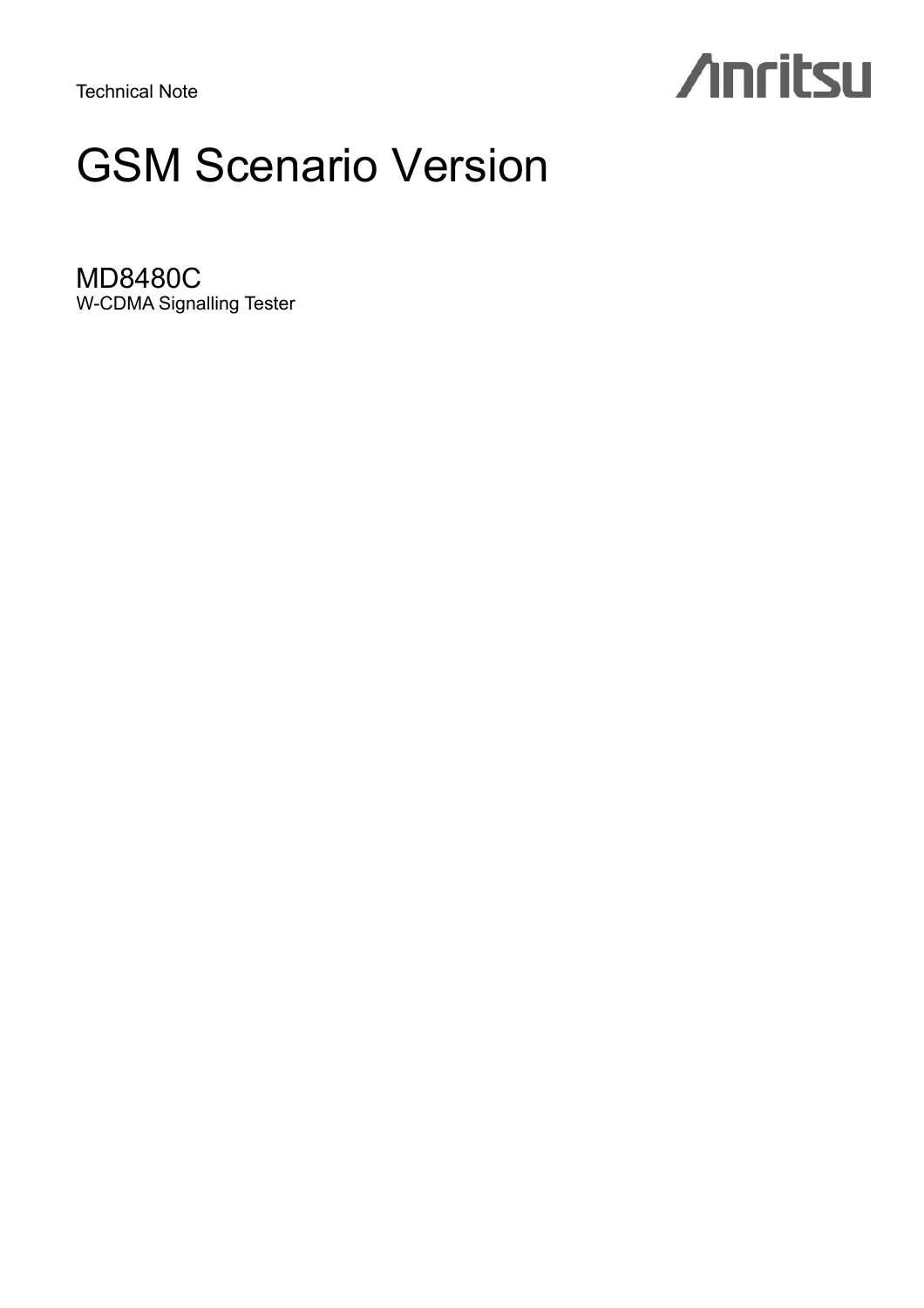### **MD8480C Technical Note (GSM Scenario)**

| THIS SECTION DESCRIBES THE PROTOCOL STACK CONFIGURATION, FREQUENCY CHANNELS, AND |  |
|----------------------------------------------------------------------------------|--|
|                                                                                  |  |
|                                                                                  |  |
|                                                                                  |  |
|                                                                                  |  |
|                                                                                  |  |
|                                                                                  |  |
|                                                                                  |  |
|                                                                                  |  |
|                                                                                  |  |
|                                                                                  |  |
|                                                                                  |  |
|                                                                                  |  |
|                                                                                  |  |
|                                                                                  |  |
|                                                                                  |  |
|                                                                                  |  |
|                                                                                  |  |
|                                                                                  |  |
|                                                                                  |  |
|                                                                                  |  |
|                                                                                  |  |
|                                                                                  |  |
|                                                                                  |  |
|                                                                                  |  |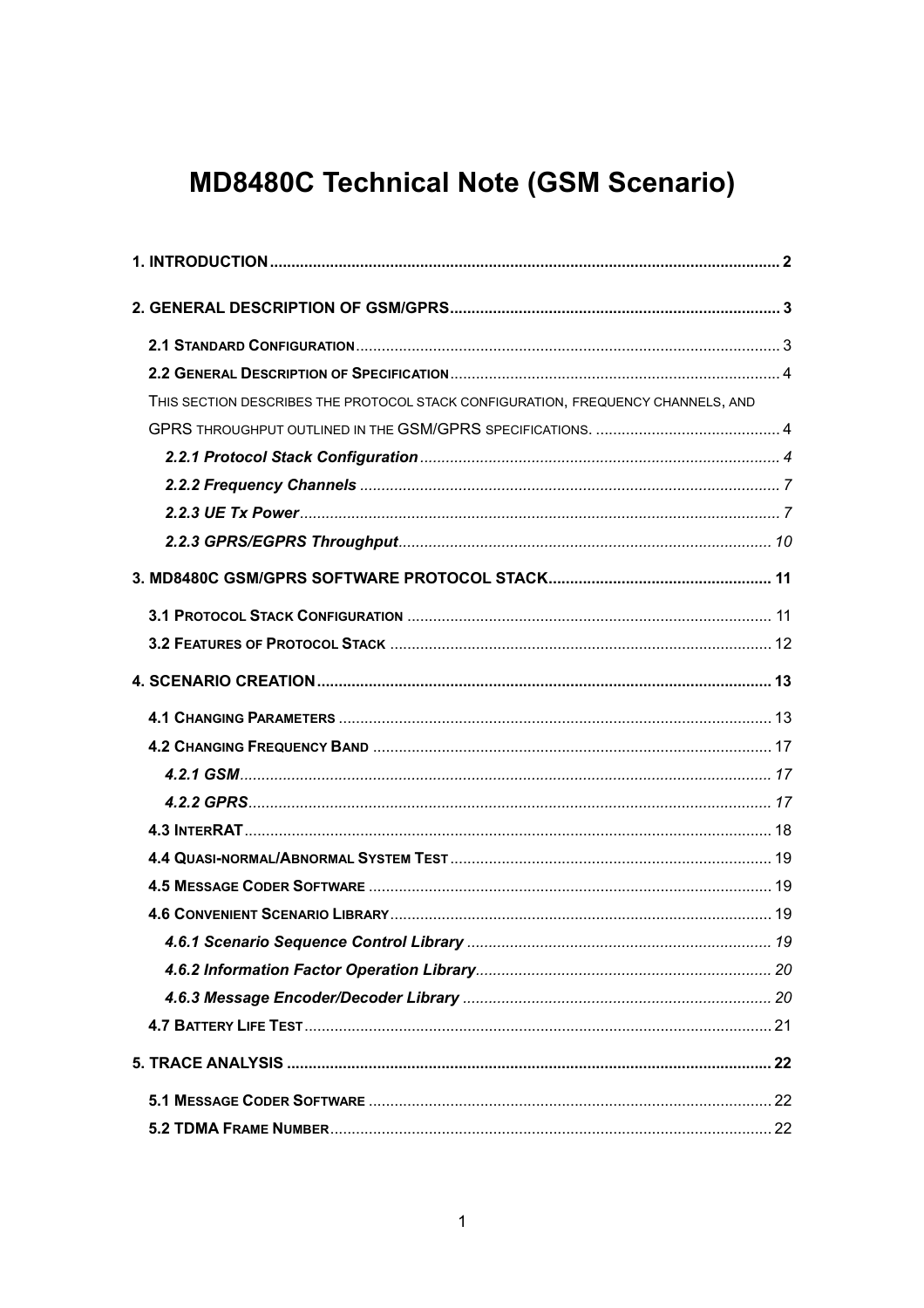#### **1. Introduction**

This technical note is about the MX848005C GSM/GPRS2 (hereafter GSM/GPRS2 software) and describes how to create scenarios (including EGPRS) required to operate GSM/GPRS software. The contents are as follows:

- 1. Introduction
- 2. General Description of GSM/GPRS
- 3. MD8480C GSM/GPRS Protocol Stack
- 4. Scenario Creation
- 5. Trace Analysis

The GSM/GPRS software operating instructions and scenario library definitions are described in Section E of the "Easy-to-Understand Signalling Tester" manual bundled with the MD8480C. In addition, GSM-related parameters supported by the MD8480C are described in the MD8480C "Specification and Release Schedule" document. Refer to these documents.

If you have any questions about this document or the GSM/GPRS software, contact our sales manager or send an email to the address for MD8480 support.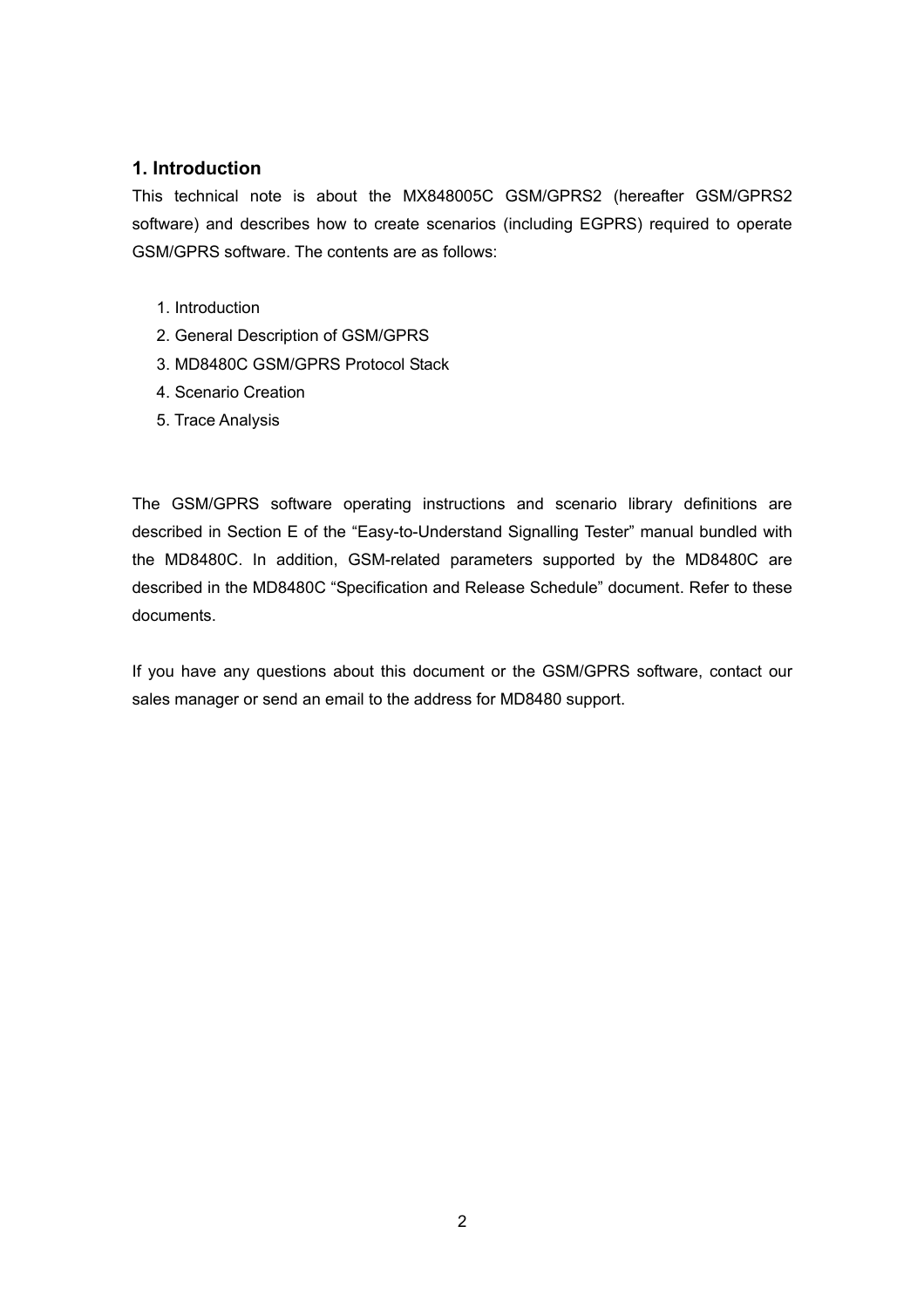#### **2. General Description of GSM/GPRS**

#### **2.1 Standard Configuration**

GSM/GPRS is standardized by 3GPP. The specifications can be downloaded from the following sites.

 [Word document] http://www.3gpp.org/ftp/Specs/archive/

[PDF document]

http://webapp.etsi.org/key/queryform.asp

The main 3GPP specifications related to the GSM/GPRS air interface are listed in Table 2-1, which also includes the EGPRS-related Layer-1 and Layer-2 (GPRS RLC/MAC layer) specifications.

|                          |                | <b>Spec Number (TS)</b> |                                                                                                                 |  |  |
|--------------------------|----------------|-------------------------|-----------------------------------------------------------------------------------------------------------------|--|--|
| Category                 | <b>Rel. 99</b> | Rel. 4 or               | <b>Contents</b>                                                                                                 |  |  |
|                          |                | later                   |                                                                                                                 |  |  |
|                          | 05.01          | 45.001                  | Layer 1 Outline                                                                                                 |  |  |
|                          | 05.02          | 45.002                  | Logical channel <-> physical channel mapping,<br>Logical channel combination                                    |  |  |
|                          | 05.03          | 45.003                  | Channel coding                                                                                                  |  |  |
| Layer 1                  | 05.04          | 45.004                  | Modulation method (GMSK/8PSK)                                                                                   |  |  |
|                          | 05.05          | 45.005                  | Tx Power, Frequency channel, Frequency<br>spectrum, Time domain waveform                                        |  |  |
|                          | 05.08          | 45.008                  | Power/timing control                                                                                            |  |  |
|                          | 05.10          | 45.010                  | Sync information                                                                                                |  |  |
|                          | 04.05          | 44.005                  | GSM Datalink layer general outline                                                                              |  |  |
|                          | 04.06          | 44.006                  | <b>GSM Datalink layer details</b><br>_________ <b>______________</b>                                            |  |  |
| Layer <sub>2</sub>       | 04.60          | 44.060                  |                                                                                                                 |  |  |
|                          | 04.64          | 44.064                  | <b>GPRS LLC layer</b>                                                                                           |  |  |
|                          | 24.008         | 24.008                  | Layer 3 (MM, CC, GMM, SM) [2010] [2010] [2010] [2010] [2010] [2010] [2010] [2010] [2010] [2010] [2010] [2010] [ |  |  |
| Layer 3,<br><b>SNDCP</b> | 04.18          | 44.018                  | Layer 3 (RR, GRR)                                                                                               |  |  |
|                          | 04.65          | 44.065                  | <b>GPRS SNDCP layer</b>                                                                                         |  |  |
|                          | 51.010         | 51.010                  | GSM/GPRS, InterRAT (G -> W)                                                                                     |  |  |
| Conformance<br>Test      | 34.123         | 34.123                  | InterRAT ( $W \rightarrow G$ )                                                                                  |  |  |
|                          | 23.060         | 23.060                  | GPRS in general, GPRS sequence example, etc.                                                                    |  |  |
| <b>Others</b>            | 04.14          | 44.014                  | UE conformance test functions                                                                                   |  |  |
|                          | 03.55          | 43.055                  | Dual Transfer Mode (DTM)                                                                                        |  |  |

#### Table 2-1 Major 3GPP Standards for GSM/GPRS air Interface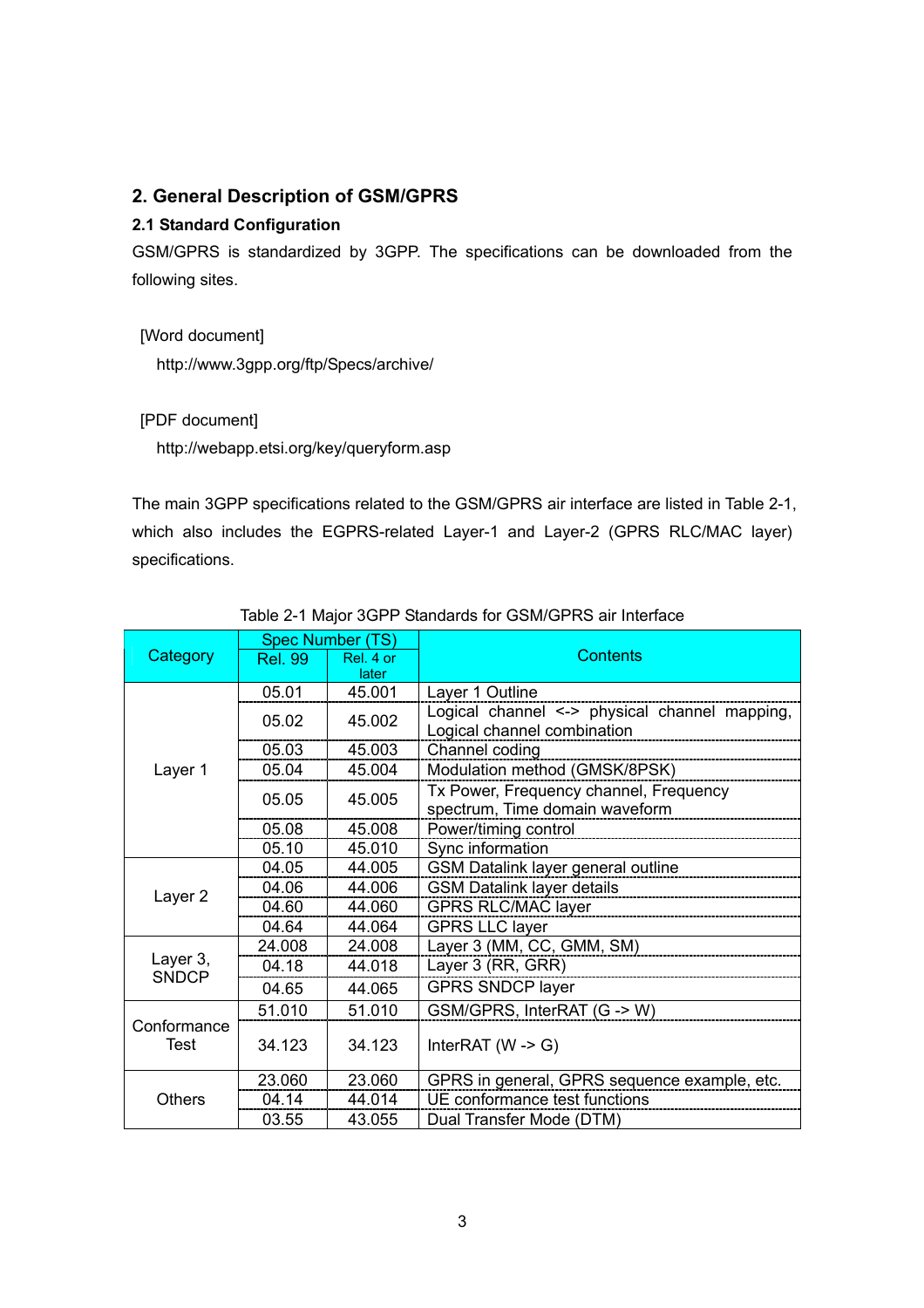#### **2.2 General Description of Specification**

This section describes the protocol stack configuration, frequency channels, and GPRS throughput outlined in the GSM/GPRS specifications.

#### **2.2.1 Protocol Stack Configuration**

The GSM protocol stack configuration is shown in Fig. 2-1; the GPRS/EGPRS protocol stack configuration is shown in Fig. 2-2. Also, a general description of the layers in the two figures is described in Table 2-2.



Fig. 2-1 GSM Protocol Stack Configuration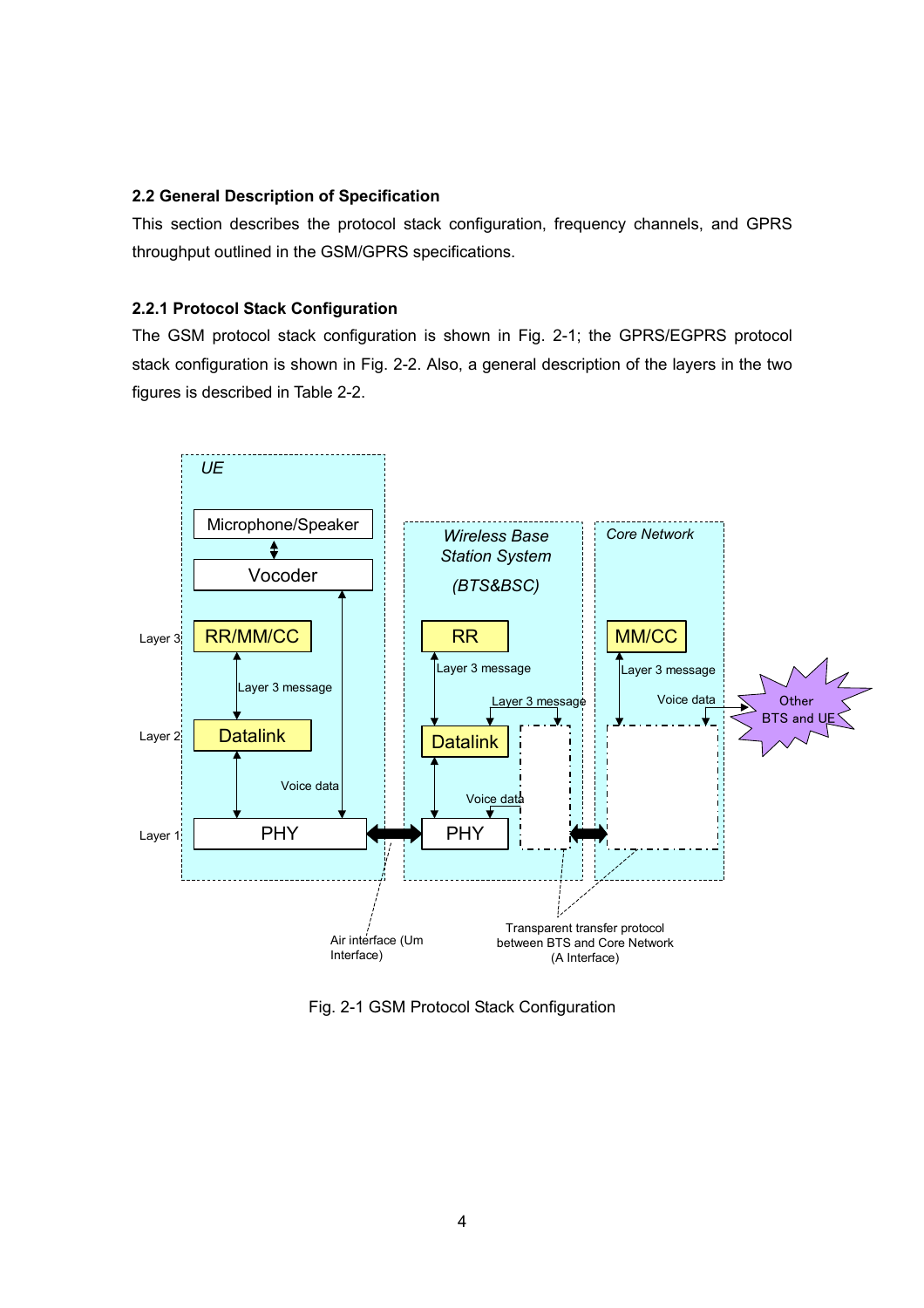

Fig. 2-2 GPRS/EGPRS Protocol Stack Configuration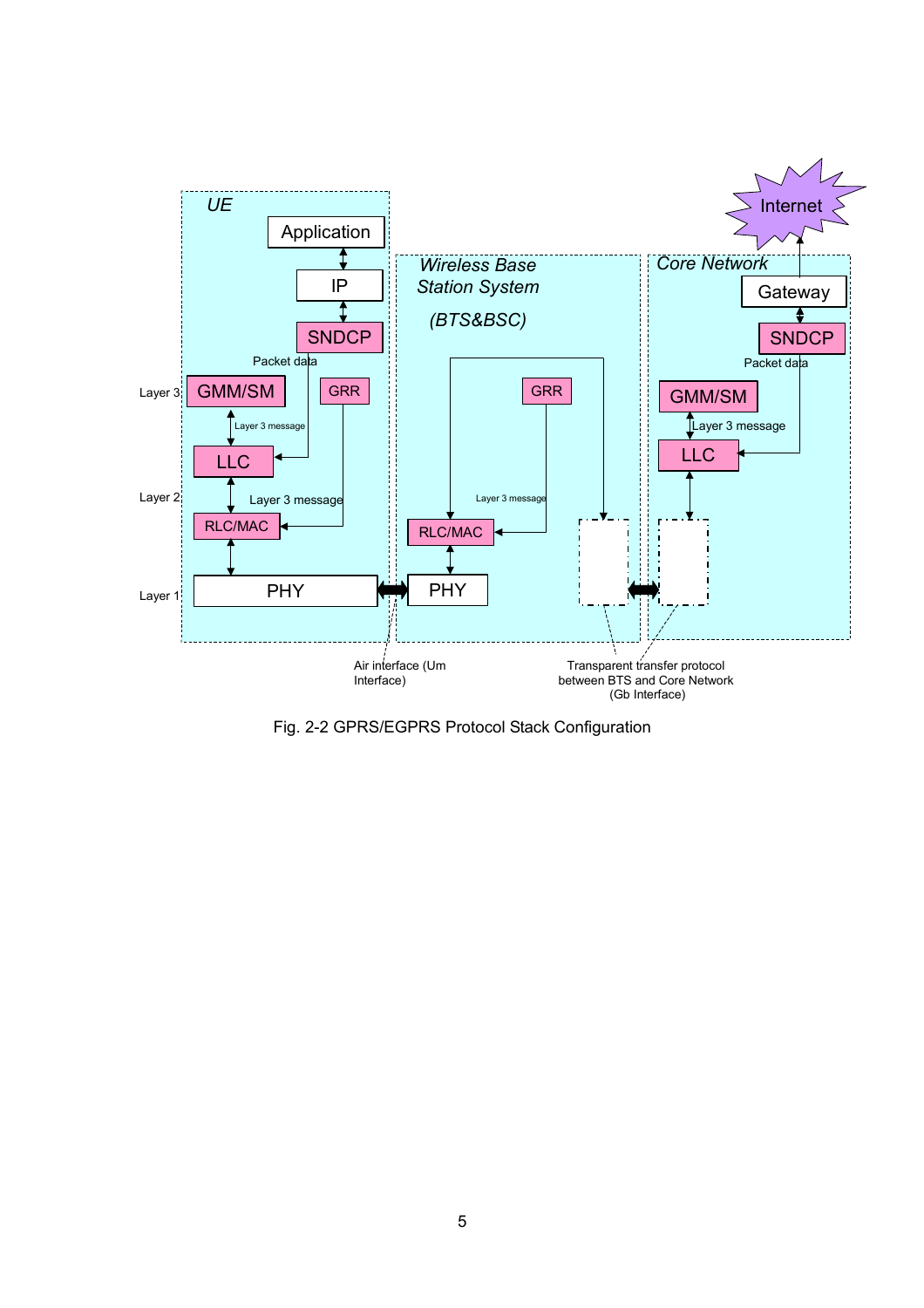| <b>Layer Name</b> | <b>General Description</b>                                                       |
|-------------------|----------------------------------------------------------------------------------|
| <b>PHY</b>        | Abbreviation for Physical layer. Specifies physical layer (= wireless signal     |
|                   | format) between UE and BS for GSM/GPRS.                                          |
|                   | GSM ciphering is performed by PHY.                                               |
| <b>Datalink</b>   | Establishes link to exchange GSM Layer-3 message between UE and BTS.             |
| <b>RLC/MAC</b>    | Abbreviation for Radio Link Control/Medium Access Control. Establishes link/     |
|                   | control retransmission (RLC) for GPRS data communications between UE and         |
|                   | BS. Also manages multiple UEs to share wireless resource (MAC).                  |
| ULC               | Abbreviation for Logical Link Control. Establishes link between UE and core      |
|                   | network. GPRS ciphering is performed by LLC.                                     |
| <b>SNDCP</b>      | Abbreviation for Sub-Network Dependent Convergence Protocol. Converts high-      |
|                   | layer data, such as IP data, to data for GPRS. Also performs reverse conversion. |
| <b>RR</b>         | Abbreviation for Radio Resource management. Manages GSM wireless                 |
|                   | resources.                                                                       |
|                   | Typical Message: ASSIGNMENT COMMAND                                              |
| CC                | Abbreviation for Call Control. Manages GSM call procedure.                       |
|                   | <b>Typical Message: CALL SETUP</b>                                               |
| MМ                | Mobility Management. Manages GSM UE location information.                        |
|                   | <b>Typical Procedure: GSM Location Updating</b>                                  |
| <b>GRR</b>        | Abbreviation for GPRS Radio Resource management. Manages wireless                |
|                   | resources for GPRS data communications (Temporary Block Flow).                   |
|                   | Typical Procedure: Downlink TBF establishment                                    |
| <b>GMM</b>        | Abbreviation for GPRS Mobility Management. Manages UE location information       |
|                   | for GPRS data communications.                                                    |
|                   | <b>Typical Procedure: GPRS Routing Area Update</b>                               |
| <b>SM</b>         | Abbreviation for Session Management. Manages session for GPRS data               |
|                   | communications.                                                                  |
|                   | <b>Typical Procedure: PDP Context Activation</b>                                 |

Table 2-2 General Description of Each Layer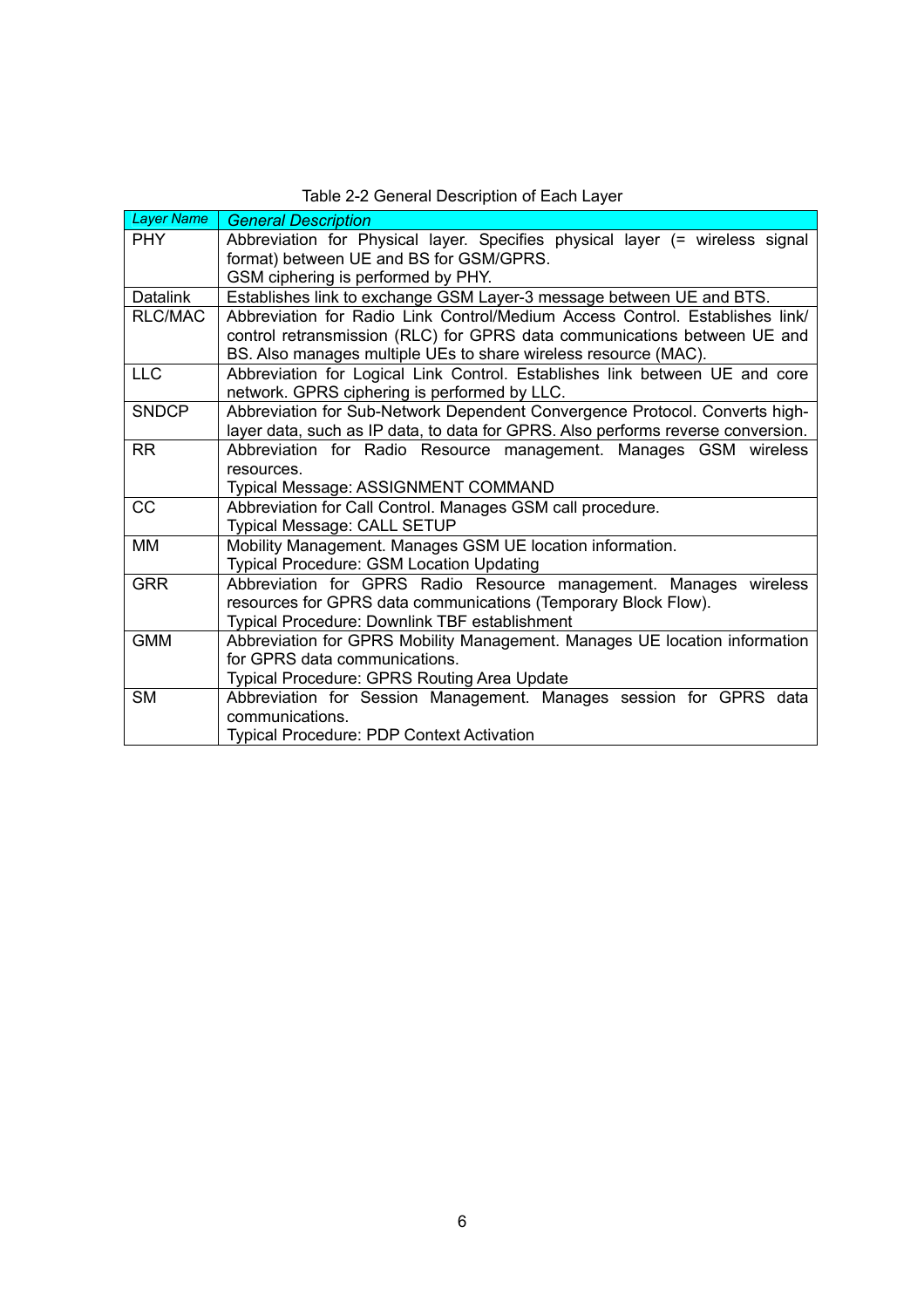#### **2.2.2 Frequency Channels**

The GSM/GPRS specifications define multiple frequency bands and the relationship between the frequency and channel (= ARFCN: channel number used by Layer-3 message, etc.) is different in each band. Table 2-3 describes the relationship between frequency and ARFCN in each band. For details, refer to Chapter 2 of TS05.05 (TS45.005).

| P-GSM 900        | $F1(n) = 890 + 0.2*n$             | $1 \leq n \leq 124$  | $Fu(n) = Fl(n) + 45$ |
|------------------|-----------------------------------|----------------------|----------------------|
| E-GSM 900        | $Fl(n) = 890 + 0.2*n$             | $0 \leq n \leq 124$  | $Fu(n) = FI(n) + 45$ |
|                  | $F1(n) = 890 + 0.2^{(n-1024)}$    | $975 \le n \le 1023$ |                      |
| IR-GSM 900       | $F(n) = 890 + 0.2*n$              | $0 \le n \le 124$    | $Fu(n) = Fl(n) + 45$ |
|                  | $ F (n) = 890 + 0.2^{*}(n-1024)$  | l955 ≤ n ≤ 1023      |                      |
| <b>DCS 1 800</b> | $ F (n) = 1710.2 + 0.2^{(n-512)}$ | 512≤n≤885            | $Fu(n) = Fl(n) + 95$ |
| PCS 1 900        | $F1(n) = 1850.2 + .2*(n-512)$     | $512 \le n \le 810$  | $Fu(n) = Fl(n) + 80$ |
| <b>IGSM 450</b>  | $ F (n) = 450.6 + 0.2^{(n-259)}$  | l259 ≤ n ≤ 293       | $Fu(n) = Fl(n) + 10$ |
| <b>GSM 480</b>   | $F1(n) = 479 + 0.2^{(n-306)}$     | $306 \le n \le 340$  | $Fu(n) = Fl(n) + 10$ |
| <b>GSM 850</b>   | $F1(n) = 824.2 + 0.2^{(n-128)}$   | $128 \le n \le 251$  | $Fu(n) = Fl(n) + 45$ |

Table 2-3 Frequency and ARFCN in Each Band (n: ARFCN, Fl = up, Fu = down) [Units: MHz]

#### **2.2.3 UE Tx Power**

Table 2-4 describes the definition of the maximum UE Tx power in GSM/GPRS. In addition, Tables 2-5 to 2-7 describe the definitions of the UE Tx power control parameters. For more details, refer to Chapter 4.1.1 of TS05.05.

#### Table 2-4 UE Maximum Tx Power

#### For GMSK modulation

| Power | GSM 400 & GSM 900 &<br><b>GSM 850</b> | <b>DCS 1 800</b>                 | <b>PCS 1 900</b>                 | Tolerance (dB) |         |
|-------|---------------------------------------|----------------------------------|----------------------------------|----------------|---------|
| class | <b>Nominal Maximum</b><br>output      | <b>Nominal Maximum</b><br>output | <b>Nominal Maximum</b><br>output | for conditions |         |
|       | power                                 | power                            | power                            | normal         | extreme |
|       | ------                                | 1 W (30 dBm)                     | 1 W (30 dBm)                     | ±2             | ±2.5    |
|       | 8 W (39 dBm)                          | 0.25 W (24 dBm)                  | 0.25 W (24 dBm)                  | ±2             | ±2.5    |
|       | 5 W (37 dBm)                          | 4 W (36 dBm)                     | 2 W (33 dBm)                     | ±2             | ±2.5    |
|       | 2 W (33 dBm)                          |                                  |                                  | ±2             | ±2.5    |
|       | 0.8 W (29 dBm)                        |                                  |                                  | ±2             | ±2.5    |

For 8-PSK modulation

| Power          | GSM 400 and              |                          | GSM 400 and    | <b>DCS 1800</b> | <b>PCS 1 900</b>      |         | <b>DCS 1 800 &amp; PCS 1 900</b> |
|----------------|--------------------------|--------------------------|----------------|-----------------|-----------------------|---------|----------------------------------|
|                | <b>GSM 900 &amp; GSM</b> | <b>GSM 900 &amp; GSM</b> |                |                 |                       |         |                                  |
|                | 850                      |                          | 850            |                 |                       |         |                                  |
| class          | Nominal                  |                          | Tolerance (dB) | Nominal         | Nominal               |         | Tolerance (dB)                   |
|                | Maximum output           |                          | for conditions | Maximum output  | <b>Maximum output</b> |         | for conditions                   |
|                | Power                    | normal                   | extreme        | power           | power                 | normal  | extreme                          |
| E1             | 33 dBm                   | ±2                       | ±2.5           | 30 dBm          | 30 dBm                | ±2      | ±2.5                             |
| E <sub>2</sub> | 27 dBm                   | ±3                       | ±4             | 26 dBm          | 26 dBm                | $-4/13$ | $-4.5/+4$                        |
| E3             | 23 dBm                   | ±3                       | ±4             | 22 dBm          | 22 dBm                | $\pm 3$ | ±4                               |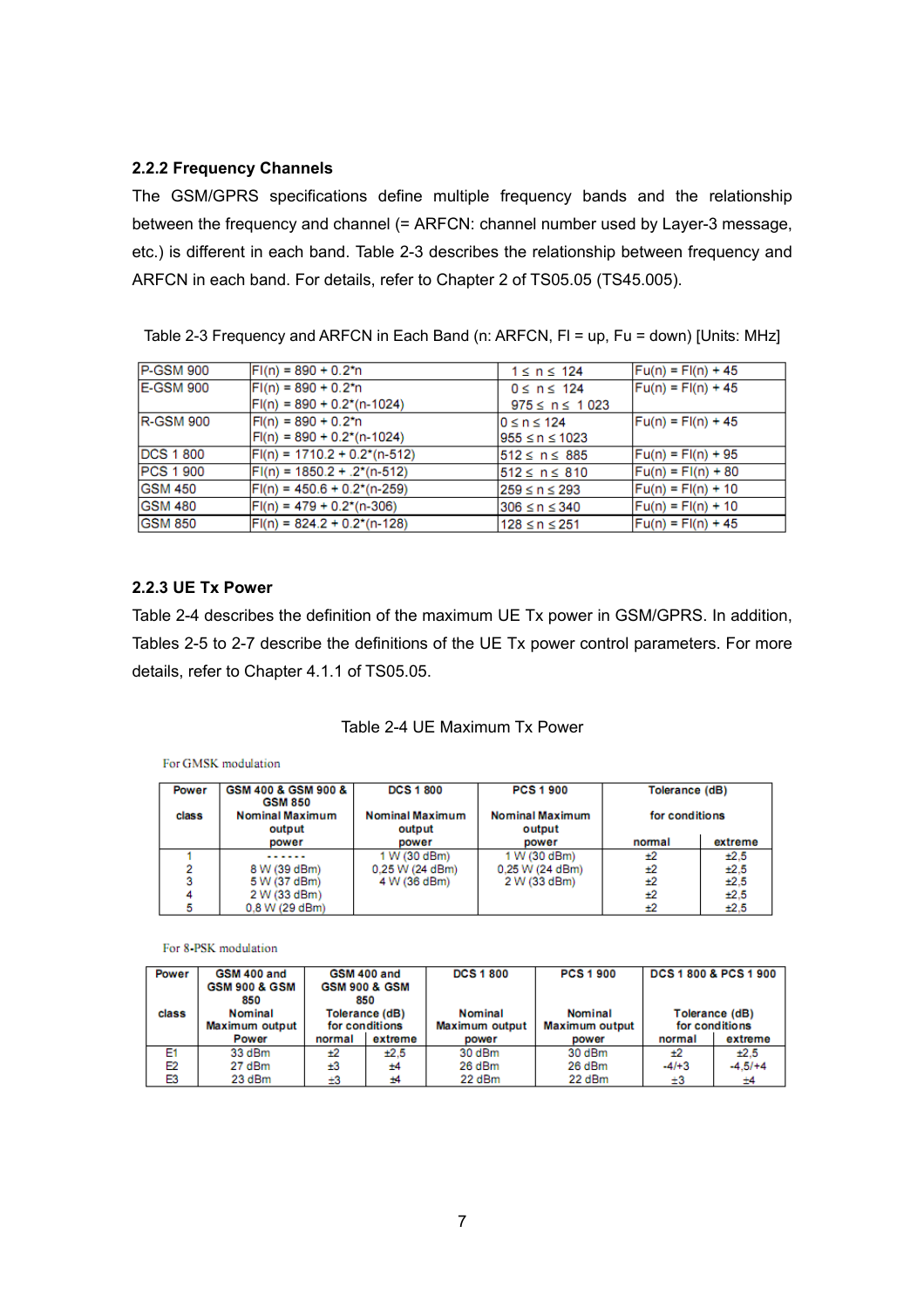| control<br>level | <b>Power</b> Nominal Output<br>power (dBm) | Tolerance (dB) for<br>conditions |         |
|------------------|--------------------------------------------|----------------------------------|---------|
|                  |                                            | normal                           | extreme |
|                  |                                            |                                  |         |
| $0-2$            | 39                                         | ±2                               | ±2,5    |
| 3                | 37                                         | ±3                               | ±4      |
| 4                | 35                                         | ±3                               | ±4      |
| 5                | 33                                         | ±3                               | ±4      |
| 6                | 31                                         | ±3                               | ±4      |
| 7                | 29                                         | ±3                               | ±4      |
| 8                | 27                                         | ±3                               | ±4      |
| 9                | 25                                         | ±3                               | ±4      |
| 10               | 23                                         | ±3                               | ±4      |
| 11               | 21                                         | ±3                               | ±4      |
| 12               | 19                                         | ±3                               | ±4      |
| 13               | 17                                         | ±3                               | ±4      |
| 14               | 15                                         | ±3                               | ±4      |
| 15               | 13                                         | ±3                               | ±4      |
| 16               | 11                                         | ±5                               | ±6      |
| 17               | 9                                          | ±5                               | ±6      |
| 18               | 7                                          | ±5                               | ±6      |
| 19-31            | 5                                          | ±5                               | ±6      |

Table 2-5 GSM400, GSM900, GSM850 UE Tx Power

#### Table 2-6 DCS1800UE Tx Power

| <b>Power</b><br>control<br>level | Nominal<br>Output power<br>(dBm) | Tolerance (dB) for<br>conditions |         |
|----------------------------------|----------------------------------|----------------------------------|---------|
|                                  |                                  | normal                           | extreme |
|                                  |                                  |                                  |         |
| 29                               | 36                               | ±2                               | ±2,5    |
| 30                               | 34                               | ±3                               | ±4      |
| 31                               | 32                               | ±3                               | ±4      |
| 0                                | 30                               | ±3                               | ±4      |
| 1                                | 28                               | ±3                               | ±4      |
| 2<br>3                           | 26                               | ±3                               | ±4      |
|                                  | 24                               | ±3                               | ±4      |
| 4                                | 22                               | ±3                               | ±4      |
| 5                                | 20                               | ±3                               | ±4      |
| 6                                | 18                               | ±3                               | ±4      |
| 7                                | 16                               | ±3                               | ±4      |
| 8                                | 14                               | ±3                               | ±4      |
| 9                                | 12                               | ±4                               | ±5      |
| 10                               | 10                               | ±4                               | ±5      |
| 11                               | 8                                | ±4                               | ±5      |
| 12                               | 6                                | ±4                               | ±5      |
| 13                               | 4                                | ±4                               | ±5      |
| 14                               | 2                                | ±5                               | ±6      |
| 15-28                            | ٥                                | ±5                               | ±6      |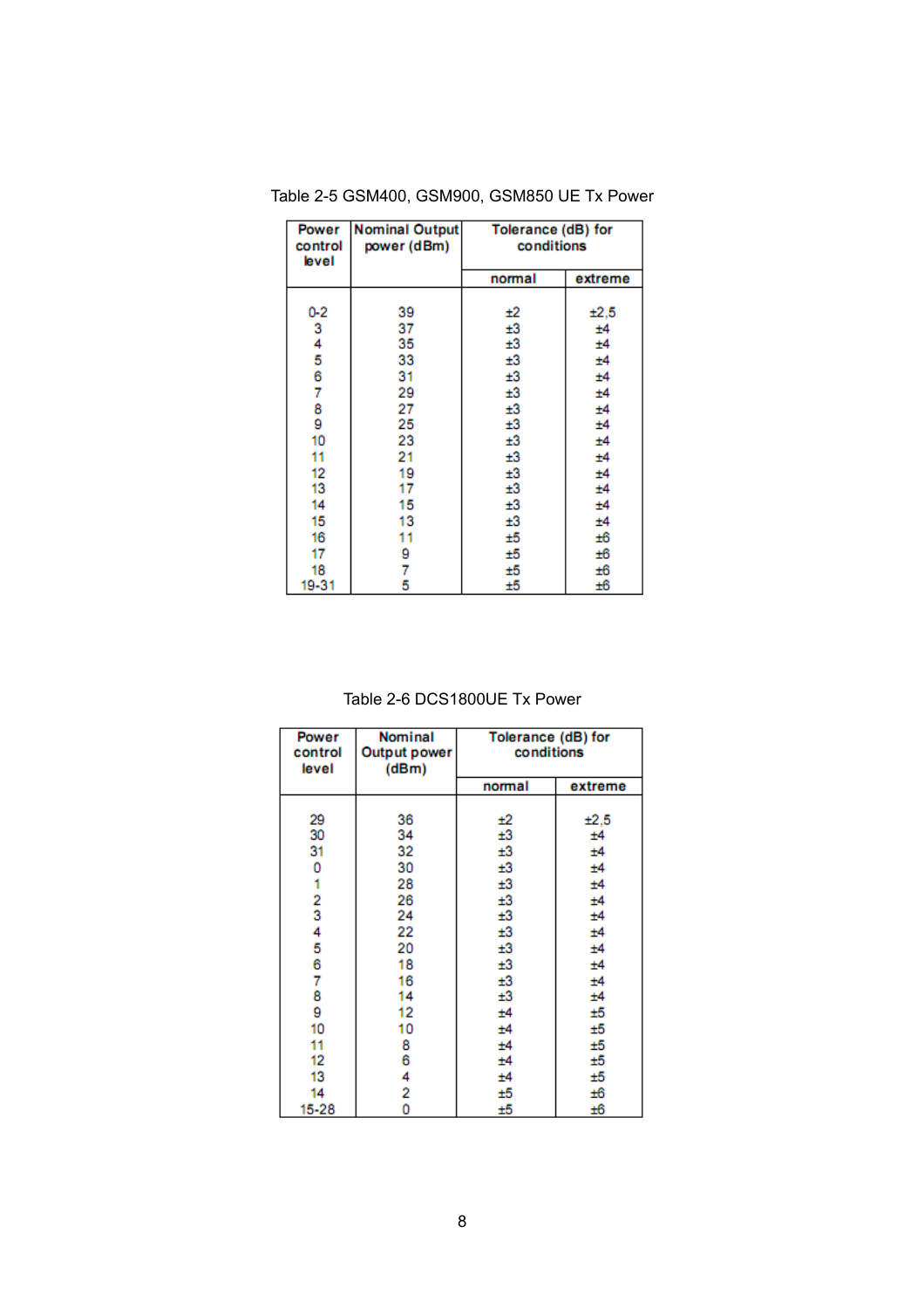| <b>Power Control</b><br>Level                                                                                          | <b>Output Power</b><br>(dBm) | Tolerance (dB) for conditions |                |  |
|------------------------------------------------------------------------------------------------------------------------|------------------------------|-------------------------------|----------------|--|
|                                                                                                                        |                              | Normal                        | <b>Extreme</b> |  |
| 22-29                                                                                                                  | Reserved                     | Reserved                      | Reserved       |  |
| 30                                                                                                                     | 33                           | $±2$ dB                       | $±2,5$ dB      |  |
| 31                                                                                                                     | 32                           | $±2$ dB                       | $±2,5$ dB      |  |
| 0                                                                                                                      | 30                           | ±3 dB                         | ±4 dB          |  |
| 1                                                                                                                      | 28                           | ±3 dB                         | ±4 dB          |  |
| 2                                                                                                                      | 26                           | ±3 dB                         | ±4 dB          |  |
| 3                                                                                                                      | 24                           | ±3 dB                         | ±4 dB          |  |
| 4                                                                                                                      | 22                           | ±3 dB                         | ±4 dB          |  |
| 5                                                                                                                      | 20                           | ±3 dB                         | ±4 dB          |  |
| 6                                                                                                                      | 18                           | ±3 dB                         | ±4 dB          |  |
| 7                                                                                                                      | 16                           | ±3 dB                         | ±4 dB          |  |
| 8                                                                                                                      | 14                           | ±3 dB                         | ±4 dB          |  |
| 9                                                                                                                      | 12                           | ±4 dB                         | ±5 dB          |  |
| 10                                                                                                                     | 10                           | ±4 dB                         | ±5 dB          |  |
| 11                                                                                                                     | 8                            | ±4 dB                         | ±5 dB          |  |
| 12                                                                                                                     | 6                            | ±4 dB                         | ±5 dB          |  |
| 13                                                                                                                     | 4                            | ±4 dB                         | ±5 dB          |  |
| 14                                                                                                                     | 2                            | ±5 dB                         | ±6 dB          |  |
| 15                                                                                                                     | ٥<br>±5 dB<br>±6 dB          |                               |                |  |
| $16 - 21$                                                                                                              | Reserved                     | Reserved                      | Reserved       |  |
| NOTE:<br>Tolerance for MS Power Classes 1 and 2 is ±2 dB normal<br>and ±2,5 dB extreme at Power Control Levels 0 and 3 |                              |                               |                |  |
| respectively.                                                                                                          |                              |                               |                |  |

Table 2-7 PCS1900UE Tx Power Control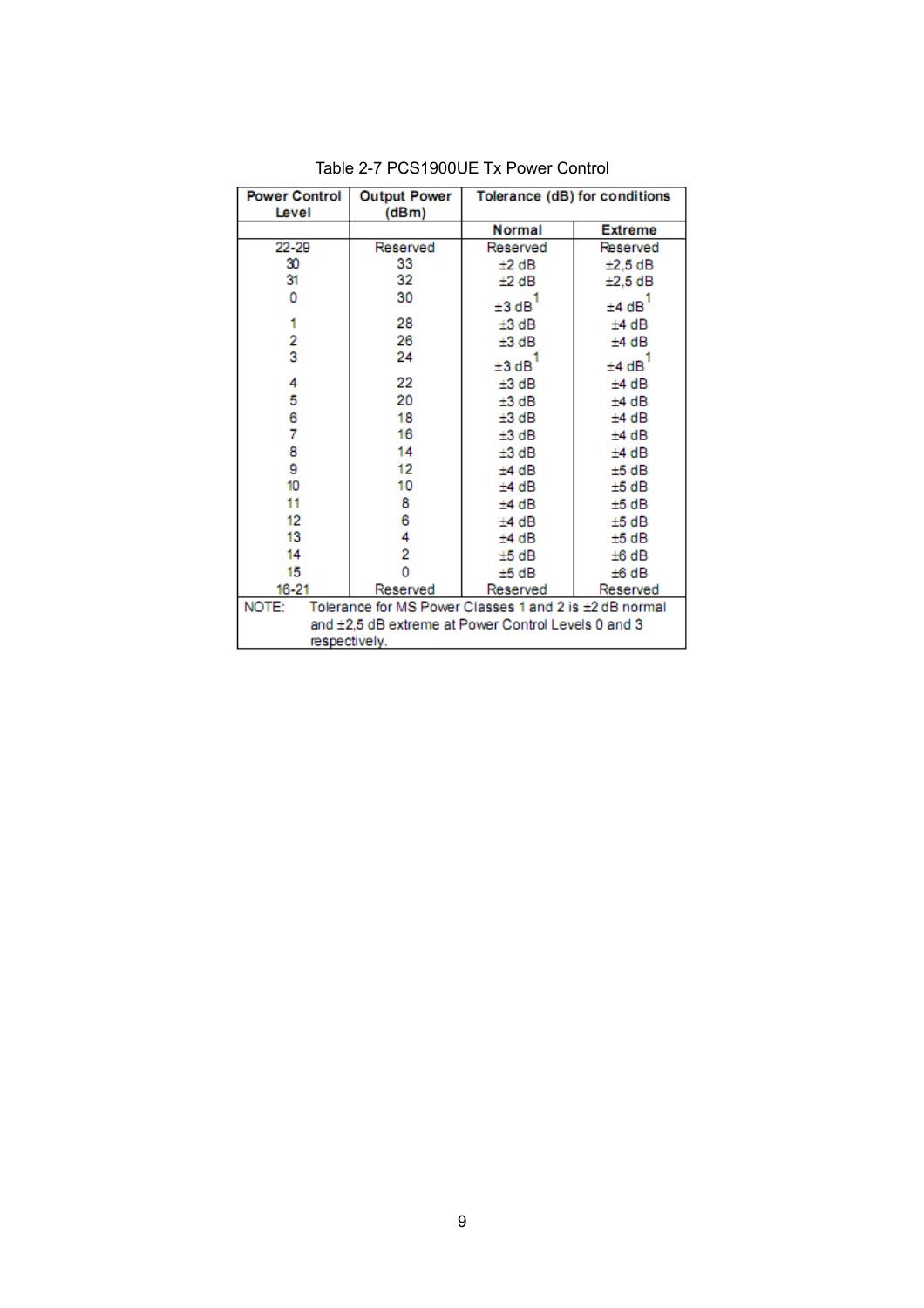#### **2.2.3 GPRS/EGPRS Throughput**

Table 2-8 describes the theoretical throughput values for GPRS/EGPRS (in-house calculation). These theoretical value do not include time for establishing TBF (Transport Block Flow), so the actual value may be about 70% to 80% of the theoretical value. We confirmed that the MD8480C can perform at about 80% of the following theoretical values by adjusting server and client PC parameters (tested under environment described in Chapter E.5.2.1 of "Easy-to-Understand Signalling Tester" document).

|              | <b>TROTE:</b> In-nouse calculations for reference only |               |                                |        |        |        |        |
|--------------|--------------------------------------------------------|---------------|--------------------------------|--------|--------|--------|--------|
|              | Coding<br><b>Modulation</b>                            |               | <b>Multislot Configuration</b> |        |        |        |        |
|              |                                                        | <b>Scheme</b> | 1 slot                         | 2 slot | 3 slot | 4 slot | 5 slot |
|              |                                                        | $CS-1$        | 8.79                           | 17.58  | 26.37  | 35.16  | 43.95  |
| <b>GPRS</b>  |                                                        | $CS-2$        | 12.79                          | 25.58  | 38.37  | 51.16  | 63.95  |
|              |                                                        | $CS-3$        | 15.18                          | 30.36  | 45.54  | 60.72  | 75.9   |
|              |                                                        | $CS-4$        | 20.78                          | 41.56  | 62.34  | 83.12  | 103.9  |
|              | <b>GMSK</b>                                            | MCS-1         | 8.79                           | 17.58  | 26.37  | 35.16  | 43.95  |
|              |                                                        | MCS-2         | 11.19                          | 22.38  | 33.57  | 44.76  | 55.95  |
|              |                                                        | MCS-3         | 14.79                          | 29.58  | 44.37  | 59.16  | 73.95  |
|              |                                                        | MCS-4         | 17.58                          | 35.16  | 52.74  | 70.32  | 87.9   |
| <b>EGPRS</b> |                                                        | MCS-5         | 22.38                          | 44.76  | 67.14  | 89.52  | 111.9  |
|              |                                                        | MCS-6         | 29.57                          | 59.14  | 88.71  | 118.28 | 147.85 |
|              | 8PSK                                                   | MCS-7         | 44.76                          | 89.52  | 134.28 | 179.04 | 223.8  |
|              |                                                        | MCS-8         | 54.35                          | 108.7  | 163.05 | 217.4  | 271.75 |
|              |                                                        | MCS-9         | 59.14                          | 118.28 | 177.42 | 236.56 | 295.7  |

Table 2-8 GPRS/EGPRS Throughput Theoretical Values (RLC/MAC Level, Unit: kbps)

[Note: In-house calculations for reference only]

(Note: Calculated as shown below)

*Throughput* = (Data Rate)× (Data Ratio in 26 Multiframe)× (Ratio of Slot)

8 Number of Slot 26 24  $4 \times 4.62$  $=\frac{\text{RLC Data Size}}{4 \times 4.62} \times \frac{24}{26} \times$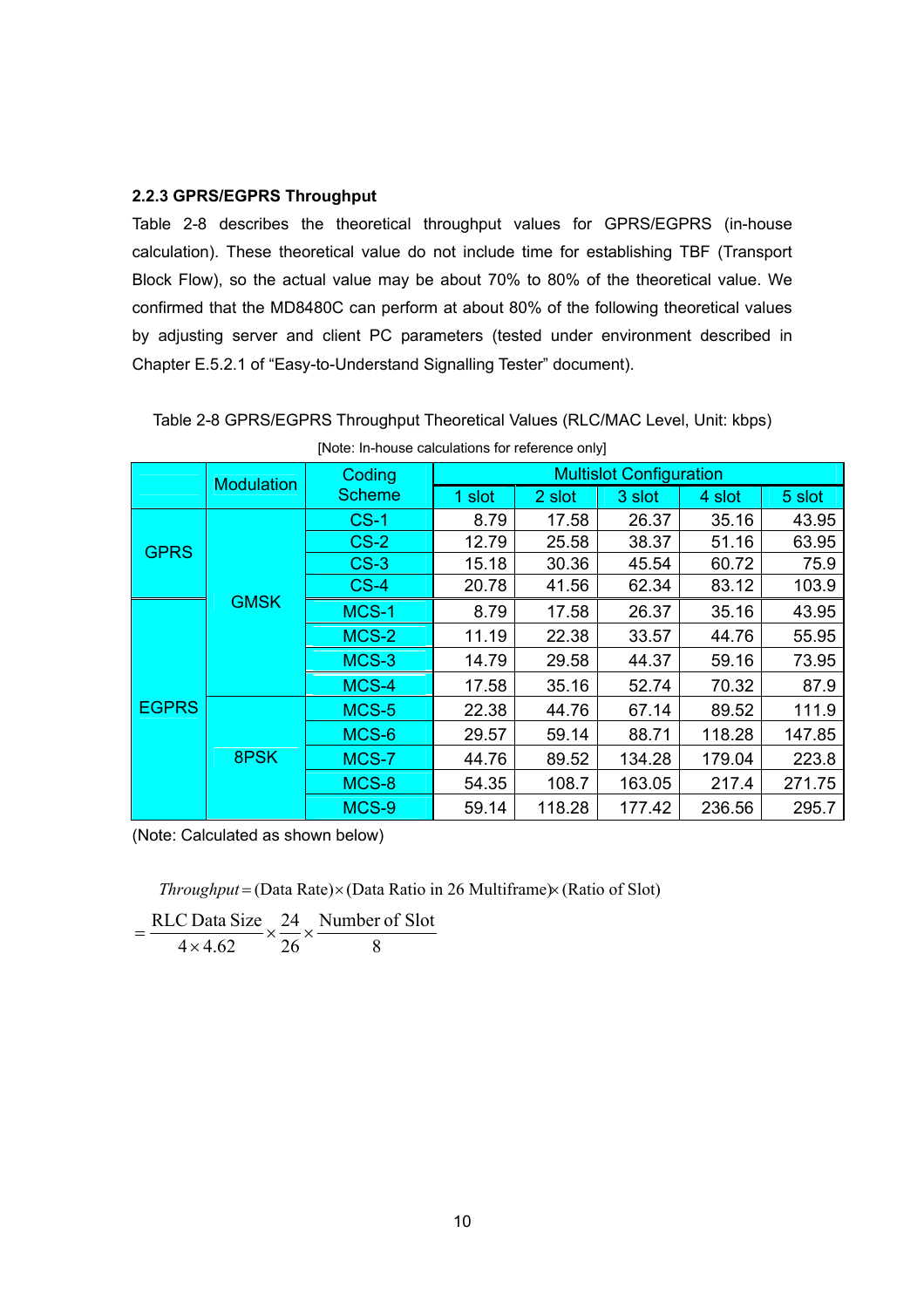#### **3. MD8480C GSM/GPRS Software Protocol Stack**

#### **3.1 Protocol Stack Configuration**

Figure 3-1 describes the MD8480C GSM/GPRS protocol stack (GSM 1-cell configuration). When two TDMA2 boards are installed, the MD8480C can be used to configure a two-cell GSM environment using the protocol stack configuration shown in Fig. 3-2.



Fig. 3-1 MD8480C GSM/GPRS Protocol Stack Configuration (one-cell GSM)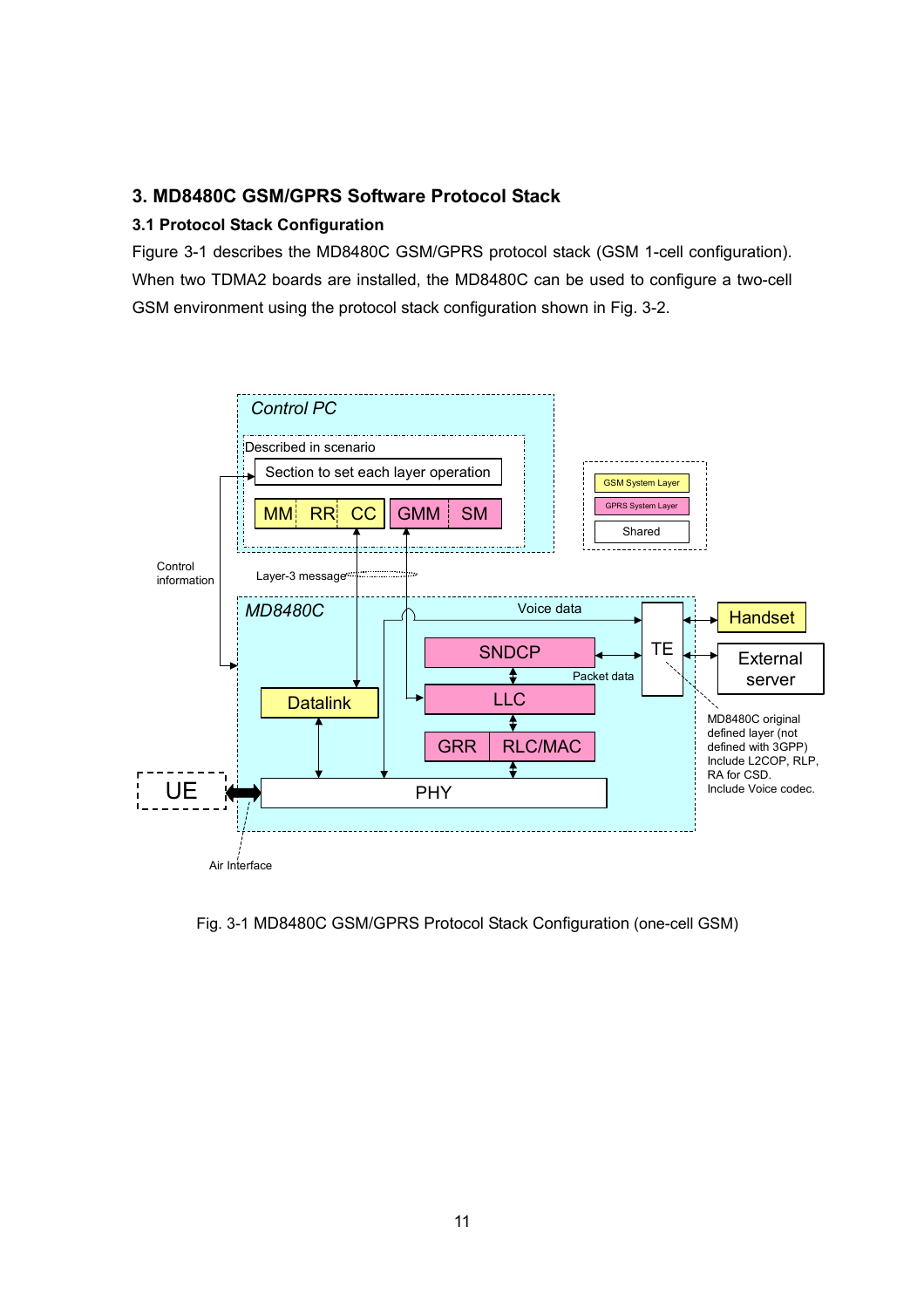

Fig. 3-2 MD8480C GSM/GPRS Protocol Stack Configuration (two-cell GSM 2)

#### **3.2 Features of Protocol Stack**

The MD8480C GSM/GPRS protocol stack has the following features:

- Parameters and operation mode settings for each layer described in scenario
- Layer-3 messages described in scenario
- GRR of Layer 3 built-into MD8480C, so GPRS resource assignment performed automatically in MD8480C
- GRR messages preset by calling GsmRrMsgset () library in scenario
- MD8480C TE layer in charge of data exchange with handset and server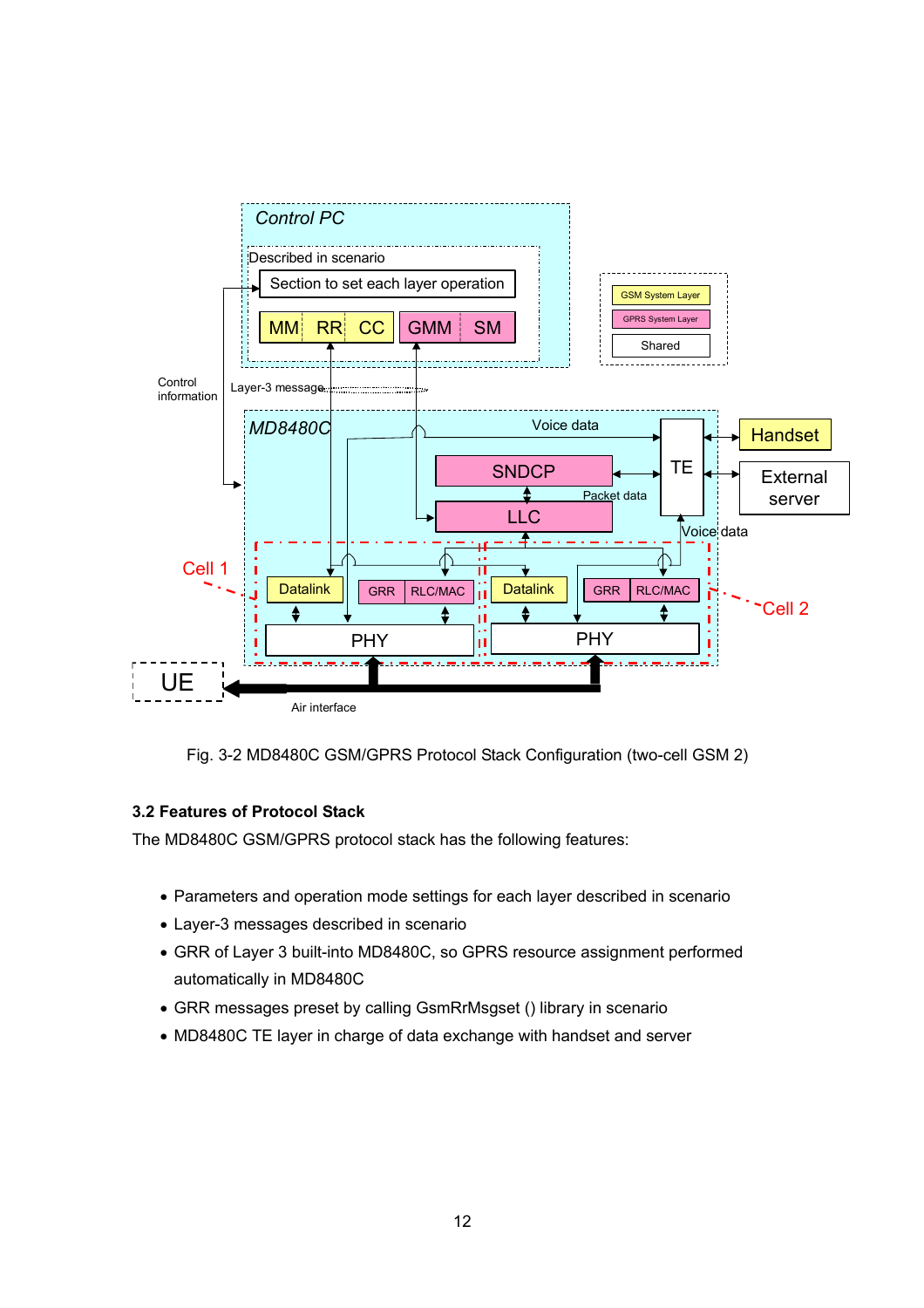### **4. Scenario Creation**

#### **4.1 Changing Parameters**

GSM/GPRS-related parameters and how to change parameters using the MD8480C are described in Table 3-1. A sample scenario parameter setting is described for reference. Refer to these and the sample scenarios bundled with the MX848000C Control Software (hereafter Control Software).

| Classification<br>Layer-1<br>basic<br>parameters | <b>Items</b><br>Frequency | <b>MD8480C Setting Method</b><br>Set Frequency using Frequency of<br>GsmRfchConfig ()                                                                                                                                                                                                             | <b>Example of Related Layer-3 Message</b><br>•Assignment messages (Assignment<br>command, Immediate Assignment, etc.)<br>·System Information (Neighbor cell information,<br>etc.)                                                          | (Reference) Setting in Sample Scenario<br>GSM Idle.c:<br>Set Downlink CCH to 936 MHz, and Uplink CCH to<br>891 MHz.                                                                                                                                              |
|--------------------------------------------------|---------------------------|---------------------------------------------------------------------------------------------------------------------------------------------------------------------------------------------------------------------------------------------------------------------------------------------------|--------------------------------------------------------------------------------------------------------------------------------------------------------------------------------------------------------------------------------------------|------------------------------------------------------------------------------------------------------------------------------------------------------------------------------------------------------------------------------------------------------------------|
| Downlink Tx Power                                |                           | Set baseband power of each channel<br>using Tx Power of GsmRfchConfig () and<br>magnitude of RF attenuation using<br>BtsAttenuator (). In addition, baseband<br>power can be increased/decreased using<br>BtsPower ().<br>RF attenuation can also be set at the<br>Control Software SETUP screen. | None                                                                                                                                                                                                                                       | GSM Idle.c:<br>Set baseband Power to 0 dBm. The output power<br>from the RF connector is determined by the RF<br>Attenuator value specified at the Control Software<br>Setup screen. (For example, when the attenuator<br>is 45 dB, the RF output is $-45$ dBm.) |
|                                                  | Uplink Tx Power           | GSM:<br>Set using MsPowerLevel of<br>GsmRfchConfig ()<br>GPRS:<br>Setting not required                                                                                                                                                                                                            | GSM:<br>Set using MS Power Level of<br>Assignment messages (Immediate)<br>Assignment, Assignment Command<br>etc.).<br>GPRS:<br>Set using GAMMA value of<br>Assignment messages (Immediate<br>Assignment, Packet Uplink<br>Assignment etc.) | GSM Orig Voice (EFS).c:<br>Set to MS Power Level = $8$<br>GPRS Idle Loca Attach PDP.c:<br>Set to $GAMMA = 8$                                                                                                                                                     |

#### Table 3-1 Changing GSM/GPRS Related Parameters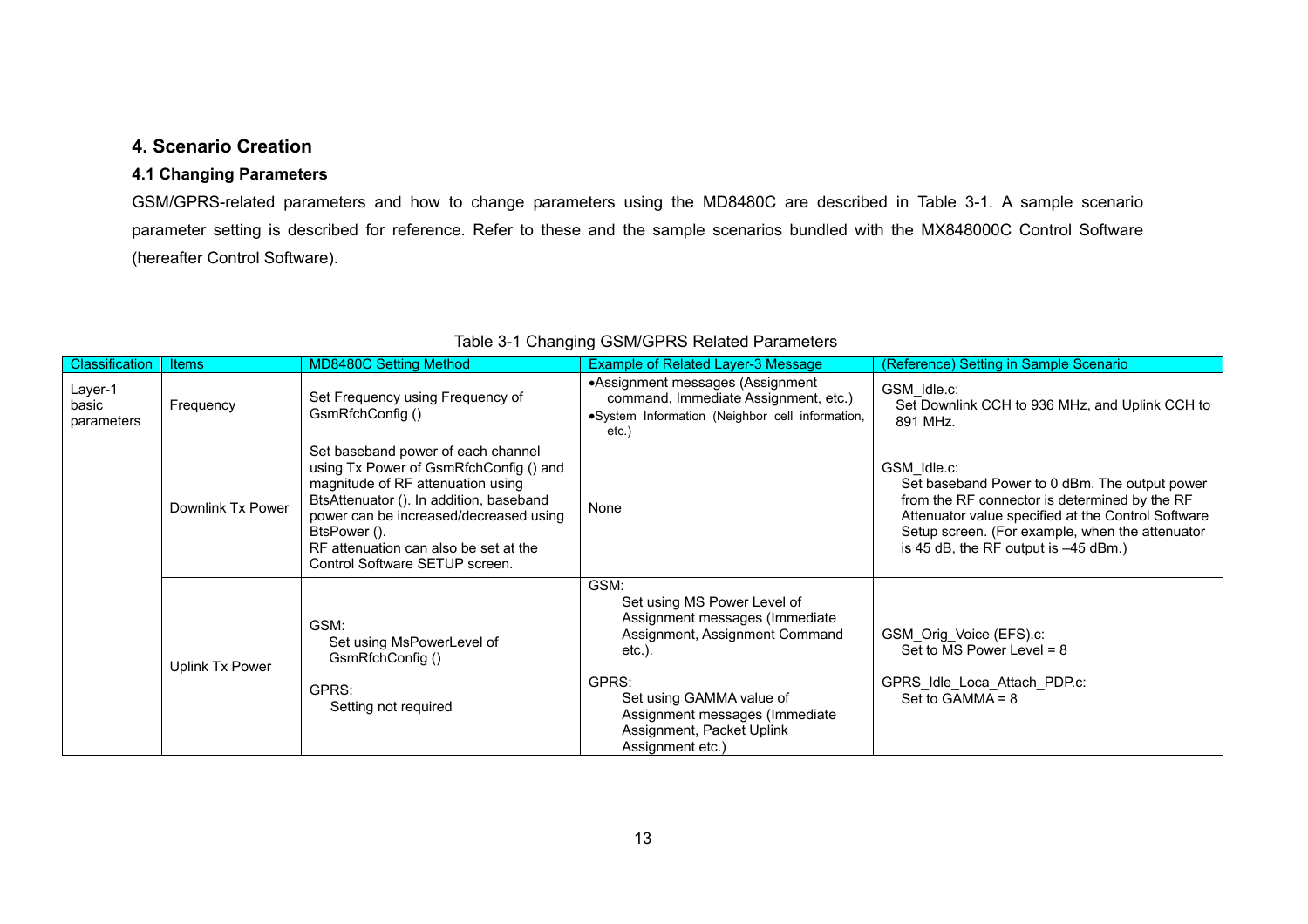|                             | <b>Uplink Reference</b><br>Level<br>(setting MD8480C<br>Rx wait level) | Set using RxRefPower of BtsAttenuator ().<br>RF attenuation can be set at the Control<br>Software Setup Screen.<br>Modify related Layer-3 message. | Refer to Uplink Tx Power.                                                                                                             | GSM Idle.c:<br>Because the BtsAttenuator () function is not<br>described, setting at the Setup screen is enabled.<br>There is a description for setting RxRefPower to 0<br>dB using BtsAttenuator (). But this is commented<br>out (disabled).                                                                                                                                                                                                                                                                                                                                                                                                                                     |
|-----------------------------|------------------------------------------------------------------------|----------------------------------------------------------------------------------------------------------------------------------------------------|---------------------------------------------------------------------------------------------------------------------------------------|------------------------------------------------------------------------------------------------------------------------------------------------------------------------------------------------------------------------------------------------------------------------------------------------------------------------------------------------------------------------------------------------------------------------------------------------------------------------------------------------------------------------------------------------------------------------------------------------------------------------------------------------------------------------------------|
|                             | <b>Timeslot Number</b>                                                 | Set using Timeslot of GsmRfchConfig ().                                                                                                            | •Assignment messages (Assignment<br>command, Immediate Assignment etc.)                                                               | GSM_Orig_Voice (EFS).c:<br>Set to TIMESLOT=5 during call processing<br>(SDCCH8 and to TIMESLOT4 after call<br>processing (TCH)                                                                                                                                                                                                                                                                                                                                                                                                                                                                                                                                                     |
|                             | <b>Timing Advance</b>                                                  | Set using TimingAdvance of<br>GsmRfchConfig ()                                                                                                     | •Assignment messages (Assignment<br>command, Immediate Assignment etc.)<br>•Handover Message                                          | GSM_Orig_Voice (EFS).c:<br>Set to TimingAdvance=0                                                                                                                                                                                                                                                                                                                                                                                                                                                                                                                                                                                                                                  |
|                             | <b>Frequency Hopping</b><br>(CA, MA, MAIO,<br>HSN)                     | Set using MAIO, HSN of GsmRfchConfig<br>$()$ .                                                                                                     | •Assignment messages (Assignment<br>command, Immediate Assignment, etc.)<br>•System Information (Neighbour cell<br>information, etc.) | GSM Idle FH.c:<br>CA: Sets CA of each band to ARFCN below:<br>PGSM900: 1, 2, 3, 4, 5, 6, 7, 8, 117, 118, 119,<br>120, 121, 122, 123, 124<br>EGSM900: 0, 1, 2, 3, 121, 122, 123, 124, 975,<br>976, 977, 978, 1020, 1021, 1022,<br>1023<br>RGSM900: 0, 1, 2, 3, 121, 122, 123, 124, 955,<br>956, 957, 958, 1020, 1021, 1022,<br>1023<br>DCS1800: 512, 513, 514, 515, 516, 517, 518,<br>519, 878, 879, 880, 881, 882, 883,<br>884, 885<br>PCS1900: 512, 513, 514, 515, 516, 517, 518,<br>519, 803, 804, 805, 806, 807, 808,<br>809, 810<br>GSM Voice (EFS) FH.c:<br>MA: Sets MA of each band to same ARFCN as CA<br>MAIO, HSN: Choose with button appearing when<br>scenario executed |
| <b>GSM TCH</b><br>Parameter | <b>Voice Codec</b>                                                     | Set using TeType of CteConfig ().                                                                                                                  | •ASSIGNMENT COMMAND<br>•HANDOVER COMMAND<br>etc.                                                                                      | Sample scenarios are prepared for EFS, FS, HS,<br>AFS, and AHS.<br>Examples:<br>GSM_Orig_Voice (EFS).c<br>GSM Orig Voice (FS).c<br>GSM_Orig_Voice (HS).c                                                                                                                                                                                                                                                                                                                                                                                                                                                                                                                           |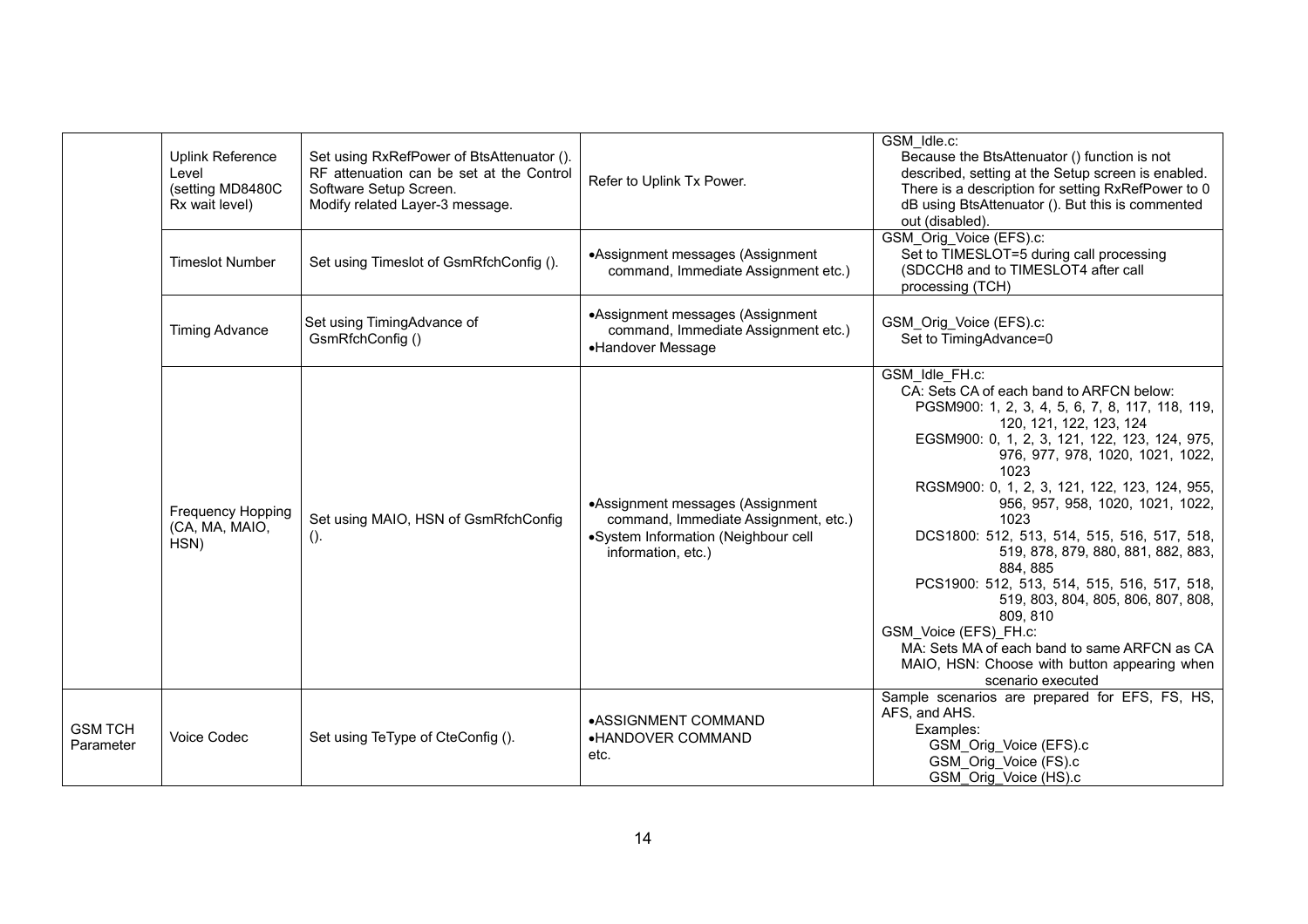|                                          |                                      |                                                                                                                                                                    |                                                                                                                                     | GSM Orig Voice (AFS).c<br>GSM_Orig_Voice (AHS).c                                                                                                                                                                                                                                                                                                                                                                |
|------------------------------------------|--------------------------------------|--------------------------------------------------------------------------------------------------------------------------------------------------------------------|-------------------------------------------------------------------------------------------------------------------------------------|-----------------------------------------------------------------------------------------------------------------------------------------------------------------------------------------------------------------------------------------------------------------------------------------------------------------------------------------------------------------------------------------------------------------|
| <b>GPRS</b><br><b>PDTCH</b><br>Parameter | <b>Coding Scheme</b>                 | Set using DL DATA SIZE and<br>UL DATA SIZE of GsmRIcConfig ()                                                                                                      | •Assignment messages                                                                                                                | GPRS Idle Loca Attach PDP.c:<br>Coding Scheme selected with button displayed<br>when scenario executed                                                                                                                                                                                                                                                                                                          |
|                                          | Multislot<br>configuration           | Set using SLOT TYPE of GsmRrConfig<br>(), SLOT VALUE of GsmRlcConfig (),<br>Timeslot of GsmRfchConfig ().                                                          | •Assignment messages                                                                                                                | GPRS Idle Loca Attach PDP.c:<br>Multislot scheme selected with button displayed<br>when scenario executed                                                                                                                                                                                                                                                                                                       |
| <b>BCH Setup</b><br>and<br>parameters    | PBCCH on or off                      | Set LochCombination of GsmRfchConfig ()<br>to COMB_X_PCCCH or<br>COMB X PCCCH PDTCH, and activate<br>PBCCH.                                                        | •Sets PBCCH on/off at SYSTEM<br><b>INFORMATION TYPE13</b><br>At PBCCH On, requires sending<br>PACKET SYSTEM INFORMATION<br>messages | GPRS_Idle_Loca_Attach_PDP.c:<br>PBCCH off scenario<br>GPRS_PBCCH_Idle_Loca_Attach_PDP.c:<br>PBCCH on scenario                                                                                                                                                                                                                                                                                                   |
|                                          | PRACH length of 8<br>or 11           | Setting not required                                                                                                                                               | . PACKET SYSTEM INFORMATION TYPE1                                                                                                   | GPRS PBCCH Idle Loca Attach PDP.c:<br>Sets PRACH length to 8 bits<br>GPRS PBCCH comb11 PRACH11bit.c:<br>Sets PRACH length to 11 bits                                                                                                                                                                                                                                                                            |
|                                          | <b>Band indication</b><br>DCS or PCS | See Section 4.2.                                                                                                                                                   | See Section 4.2.                                                                                                                    | GPRS Idle Loca Attach PDP.c:<br>Sets Band indication to DCS                                                                                                                                                                                                                                                                                                                                                     |
|                                          | MSC/SGSN<br>revision                 | Setting not required                                                                                                                                               | •SYSTEM INFORMATION<br>. PACKET SYSTEM INFORAMTION                                                                                  | GSM Idle.c:<br>Sample scenario bundled with Control Software<br>V5.70 or earlier sets MSC revision to "R98 or<br>older" and sample scenario bundled after v5.70a<br>sets it to "R99 onwards".<br>GPRS_Idle_Loca_Attach_PDP.c:<br>Sample scenario bundled with Control Software<br>V5.70 or earlier sets MSC revision to "R98 or older"<br>and sample scenario bundled after v5.70a sets it to<br>"R99 onwards". |
| Cell<br>parameters                       | MCC, MNC, LAC,<br><b>RAC</b>         | Setting not required                                                                                                                                               | •SYSTEM INFORMATION<br>•ATTACH ACCEPT<br><b>.LOCATION UPDATING ACCEPT</b>                                                           | GSM Idle.c<br>Sets to MCC=MNC=LAC=0 (Set as Define value)<br>RAC not set because not GPRS cell<br>GPRS_Idle_Loca_Attach_PDP.c:<br>Sets to MCC=MNC=LAC=1 (Set as Define value)<br>Set to RAC=3                                                                                                                                                                                                                   |
|                                          | NCC and BCC                          | Set BSIC, Training Sequence Code of<br>GsmRfchConfig()<br>.BSIC higher bits are NCC (3 bits), and<br>BSIC lower bits are BCC (3 bits)<br>•TSC must be same as BCC. | ·Sets BSIC at System Information<br>.Sets TSC allocated to UE by Assignment<br>messages                                             | GSM_Idle.c, GSM_Orig_Voice (EFS).c<br>Sets to BSIC=0 (NCC=BCC=0)                                                                                                                                                                                                                                                                                                                                                |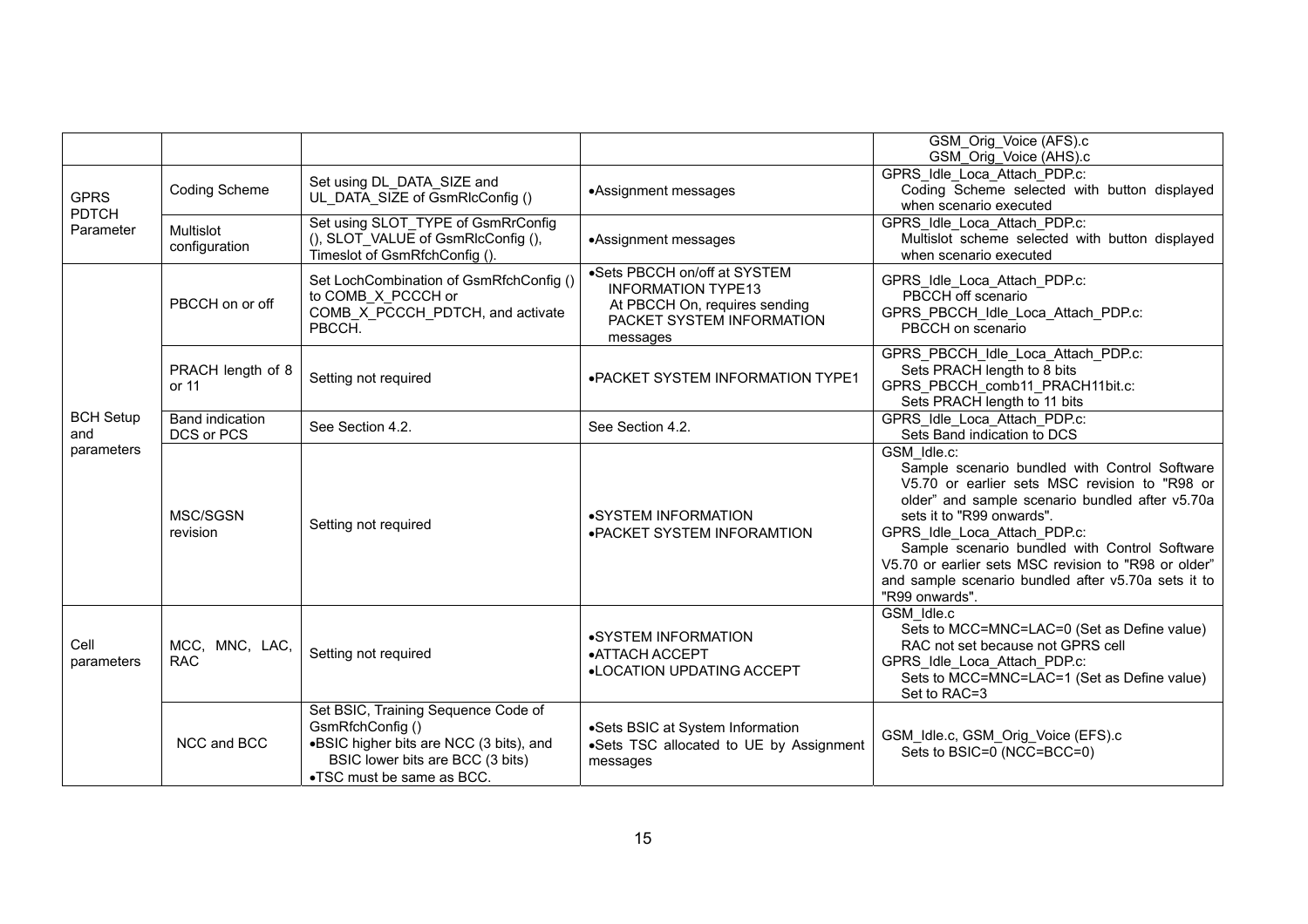|  | IMEI Acquisition   | Setting not required                                                | •Sets to send IMEI from UE with IDENTITY<br>REQUEST, and gets IMEI with IDENTITY<br>RESPONSE | GSM Loca.c<br>Extracts IMEI from IDENTITY RESPONSE, and<br>displays extracted IMEI with Control Software. |
|--|--------------------|---------------------------------------------------------------------|----------------------------------------------------------------------------------------------|-----------------------------------------------------------------------------------------------------------|
|  | Paging Multiframes | •Set using BS AG BLKS REQ and<br>BS PA MFRMS<br>of GsmRfchConfig () | •SYSTEM INFORMATION TYPE3                                                                    | GSM Idle.c<br>Set to BS AG BLKS RES=0,<br>BS PA MFRMS=2                                                   |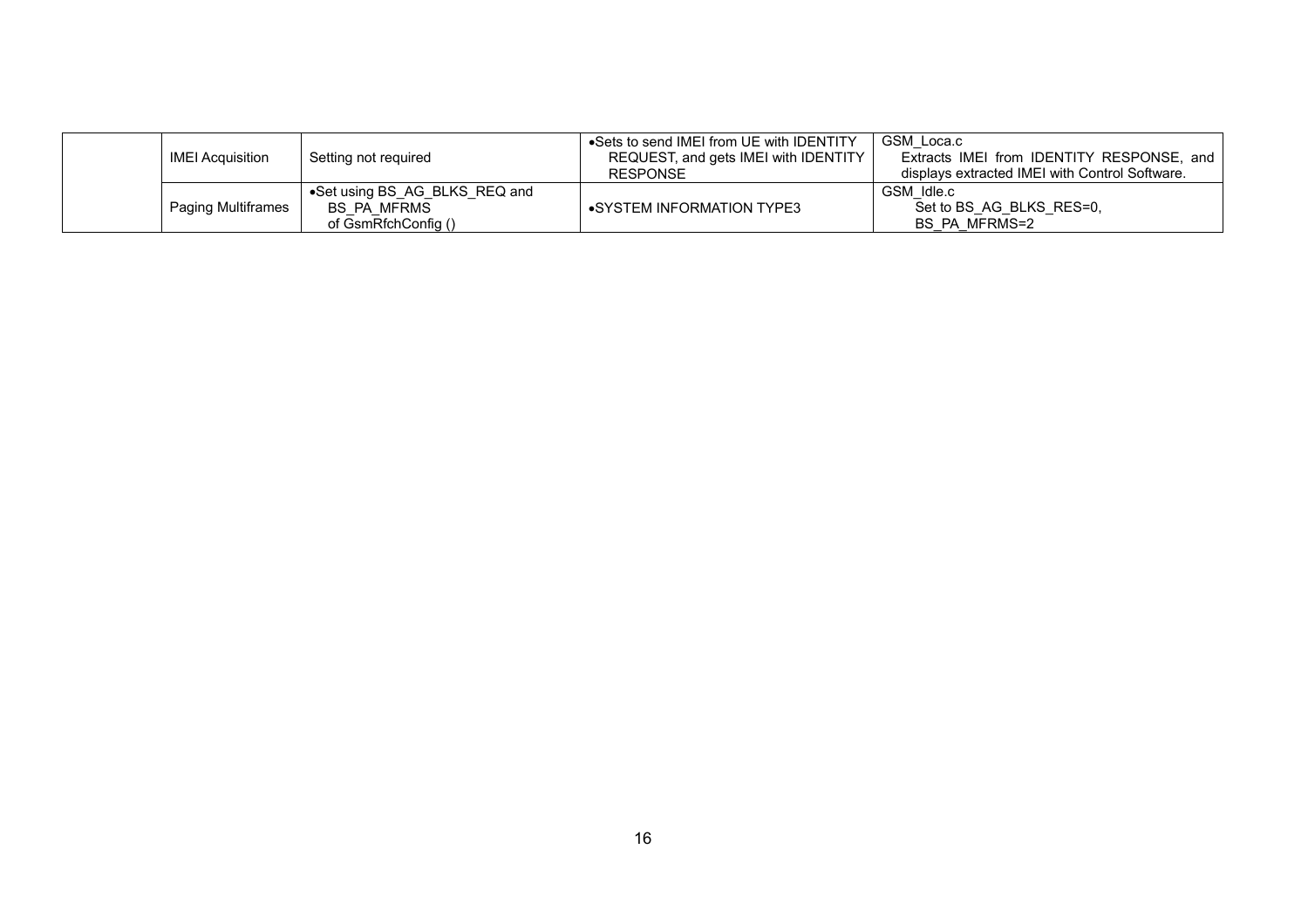#### **4.2 Changing Frequency Band**

#### **4.2.1 GSM**

Adding the following modifications to the GSM 900 Band sample scenarios, such as GSM\_Idle.c, GSM\_Loca.c, and GSM\_Orig\_Voice (XXX) bundled with the Control Software, to support the operation in the GSM850, DCS1800, and PCS1900 bands.

- Change GsmRfChConfig Frequency.
- Change Layer-3 message parameter ARFCN, such as Immediate Assignment, Assignment Command.
- When the band is GSM850 or PCS1900, change BAND INDICATOR included in the SI1 and SI6 messages from DCS1800 to PCS1900.

The test procedure is equivalent to the standard attached sample scenario; refer Chapter E.5.1 of the "Easy-to-Understand Signalling Tester" manual.

#### **4.2.2 GPRS**

The changes are the same as GSM above. Adding the following modifications to GSM 900 band sample scenarios such as GPRS Idle Loca Attach PDP.c bundled with the Control Software, to support the operation in the GSM850, DCS1800, and PCS1900 bands.

- Change GsmRfChConfig Frequency.
- Change Layer-3 messages parameter ARFCN, such as Immediate Assignment, Assignment Command.
- When the band is GSM850 or PCS1900, change BAND INDICATOR included in the SI1 and SI6 messages from DCS1800 to PCS1900.

The test procedure is equivalent to the standard attached sample scenario; refer Chapter E.5.2 of the "Easy-to-Understand Signalling Tester" manual.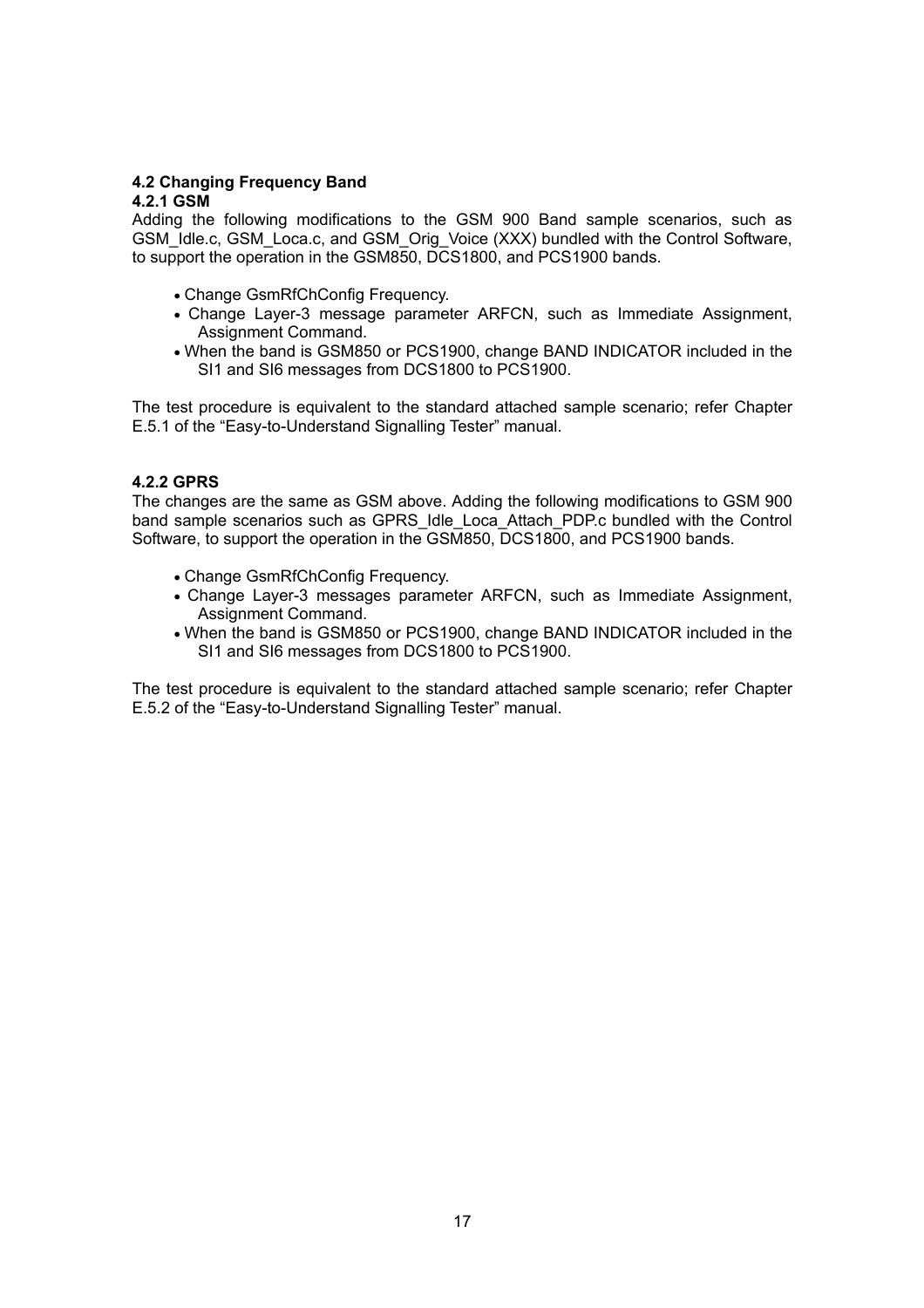#### **4.3 InterRAT**

To create a scenario for InterRAT, describe the InterRAT sequence, such as Handover, Cell Selection, Cell Reselection, and Cell Change, describing configurations for both GSM and WCDMA cells in the same scenario. Refer to the InterRAT sample scenario bundled with the Control Software.

An example of the InterRAT Cell Reselection scenario sequence is shown in Fig. 4-1 for reference.

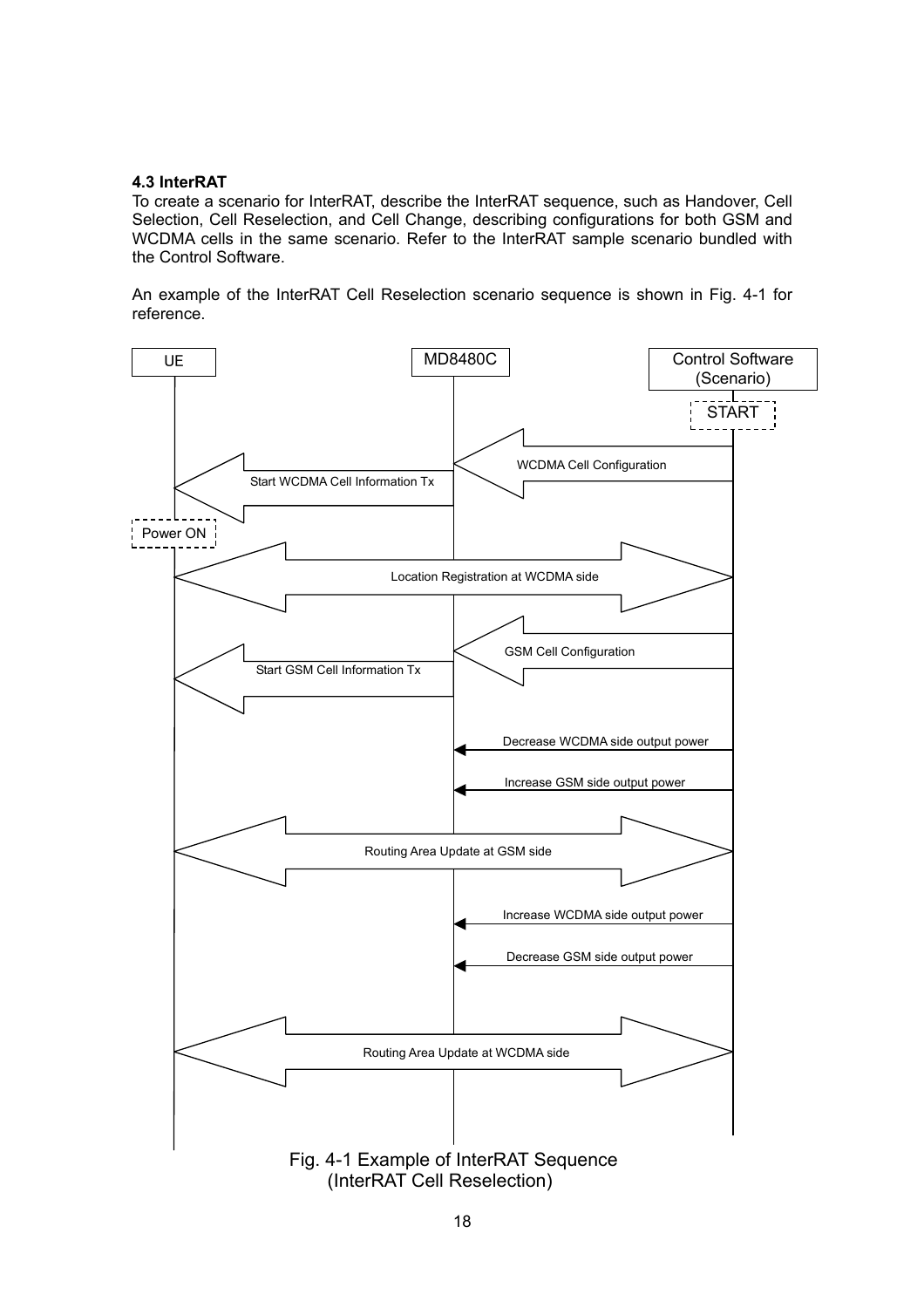#### **4.4 Quasi-normal/Abnormal System Test**

A quasi-normal test can be performed at the Layer-3 level by describing a quasi-normal/abnormal sequence in the scenario. Some test items can be performed in the Layer-2 level test. If the test method is required, send an email to the address for MD8480 support.

(Note) Quasi-normal test: Tests exceptional sequence described in specifications at normal test sequence, such as Voice Call Processing -> Calling -> **Disconnecting** 

#### **4.5 Message Coder Software**

This supports encoding of Layer-3 messages and RLC/MAC Control Message using the Message Coder Software bundled with the Control Software.

#### **4.6 Convenient Scenario Library**

This section describes useful libraries that can be used in scenarios. Refer to Chapter A.1 of the "Easy-to-Understand Signalling Tester" manual for library definitions.

#### **4.6.1 Scenario Sequence Control Library**

The scenario sequence (branching, etc.) can be controlled using the following libraries.

#### **SequenceBtn ()**

Outputs selection button window at PC monitor when selecting parameter or sequence branch

#### **SequenceStr ()**

Displays character-string input window for inputting any character string to set parameters, etc.

#### **SequenceDisp ()**

Displays any text on trace screen for recording sequence progress

#### **SequenceMessageBox ()**

Displays Message Box with OK and Cancel buttons to control sequence progress

#### **WaitTime ()**

Sets scenario execution wait time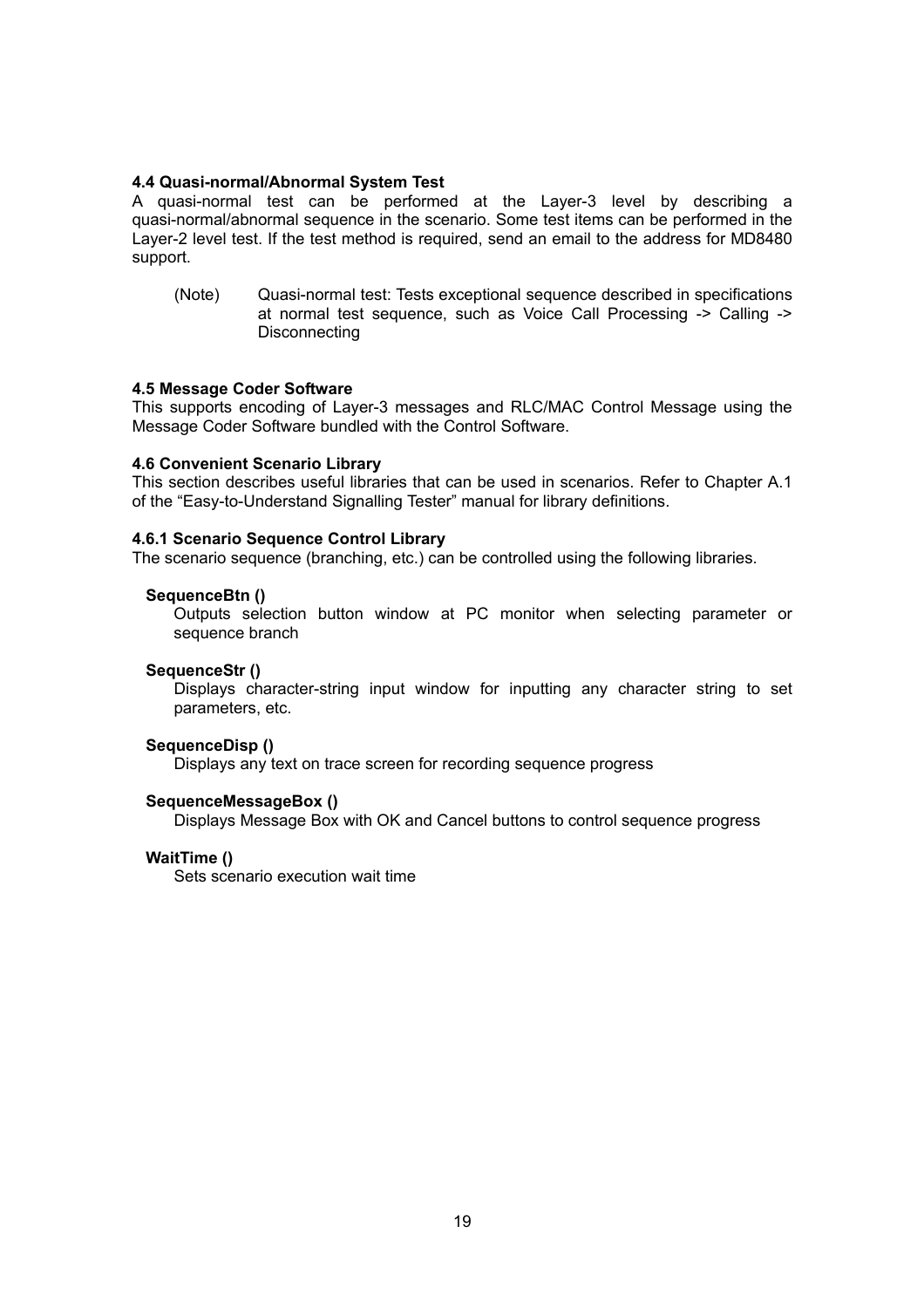#### **4.6.2 Information Element Operation Library**

The following libraries are used to capture numeric strings and change the format, which is useful for capturing and processing Layer-3 message parts.

#### **ReplaceIE ()**

Overwrites data in bit units

#### **ExtractIE ()**

Captures data in bit units

#### **Int2MsbIE ()**

Converts INT (32-bit) data to MSB-packed data

#### **Short2MsbIE ()**

Converts USHORT (16-bit) data to MSB-packed data

#### **Msb2IntIE ()**

Converts MSB-packed data to INT (32-bit) data

#### **Msb2ShortIE ()**

Converts MSB-packed data to USHORT (16 bit) data

#### **4.6.3 Message Encoder/Decoder Library**

The MX848001A-07 Message Encoder/Decoder option offers libraries for encoding and decoding Layer-3 messages (RR, CC, MM, GMM, SM) and RLC/MAC control messages. Changing or extracting data parts is easy using these libraries. Moreover, the libraries can be used to evaluate scenario condition branch processing and received messages. For more details, refer to Section F of the Easy-to-Understand Signalling Tester.

(Note) This library is sold separately.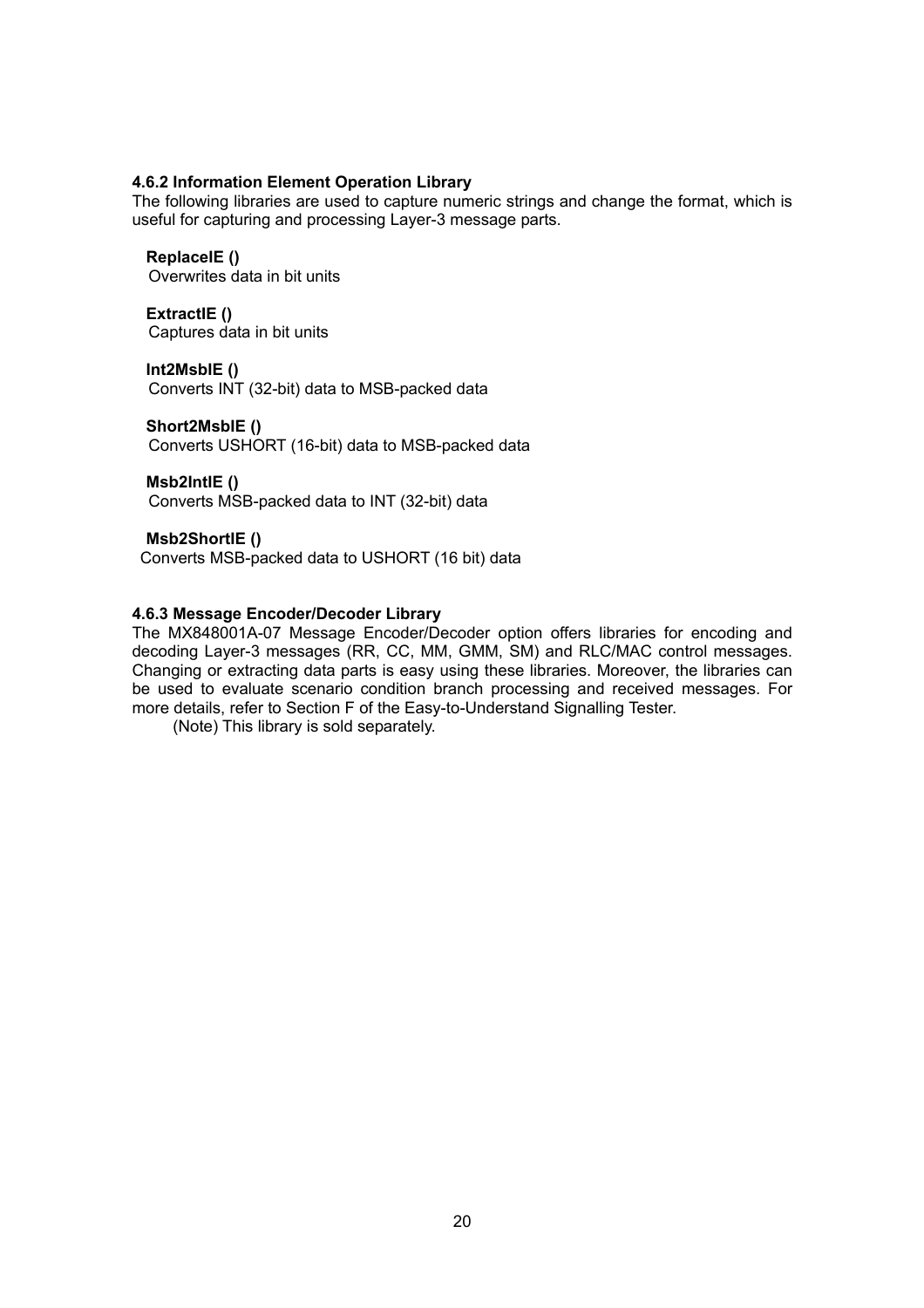#### **4.7 Battery Life Test**

The battery life test is described in GSM Association Official Document DG.09 (old ECTEL Document). Anritsu can provide a reference sample scenario for this test. If required, send an email to the address for MD8480 support.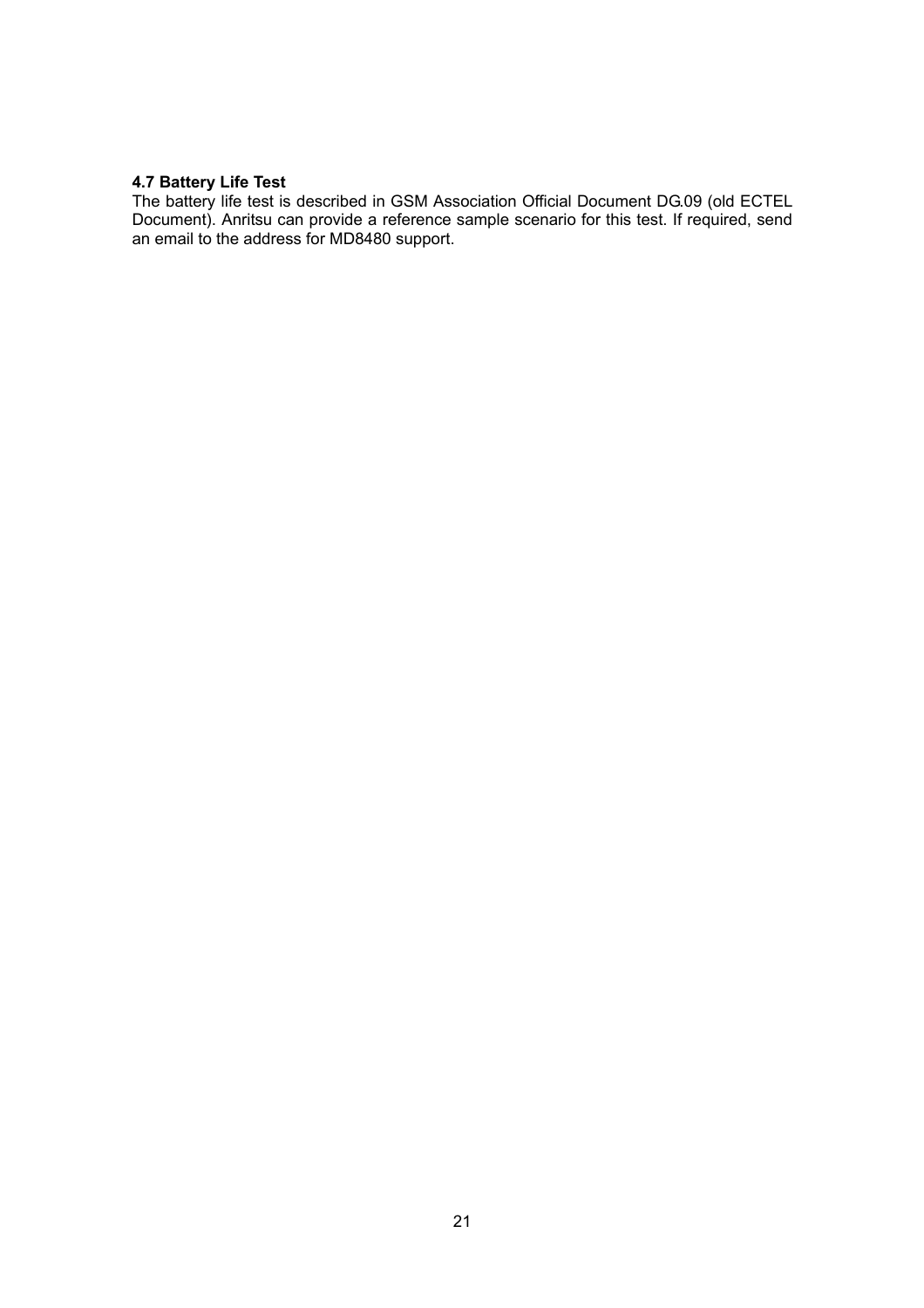#### **5. Trace Analysis**

#### **5.1 Message Coder Software**

Layer-3 messages and RLC/MAC Control Messages can be analyzed by using this software bundled with the Control Software.

#### **5.2 TDMA Frame Number**

The TDMA frame number can be acquired using the following methods:

(1) GsmLochConfig () Library

The TDMA frame number for BCCH, PCH, AGCH, SDCCH, FACCH, SACCH, CBCH, PBCCH, PPCH, PAGCH, PDTCH, and PACCH is displayed on the trace by setting ShowUpFN to GSM\_FNTRACE\_ON using this library.

(2) GsmReadFN () Library

The MD8480C TDMA frame number when this library is called can be captured at the scenario.

(3) Opt Information for Each Message

The TDMA frame number in Opt1/Opt2 of PH\_DATA\_REQ (down) and PH\_DATA\_IND (Up) on the trace is displayed at PDTCH or PACCH.